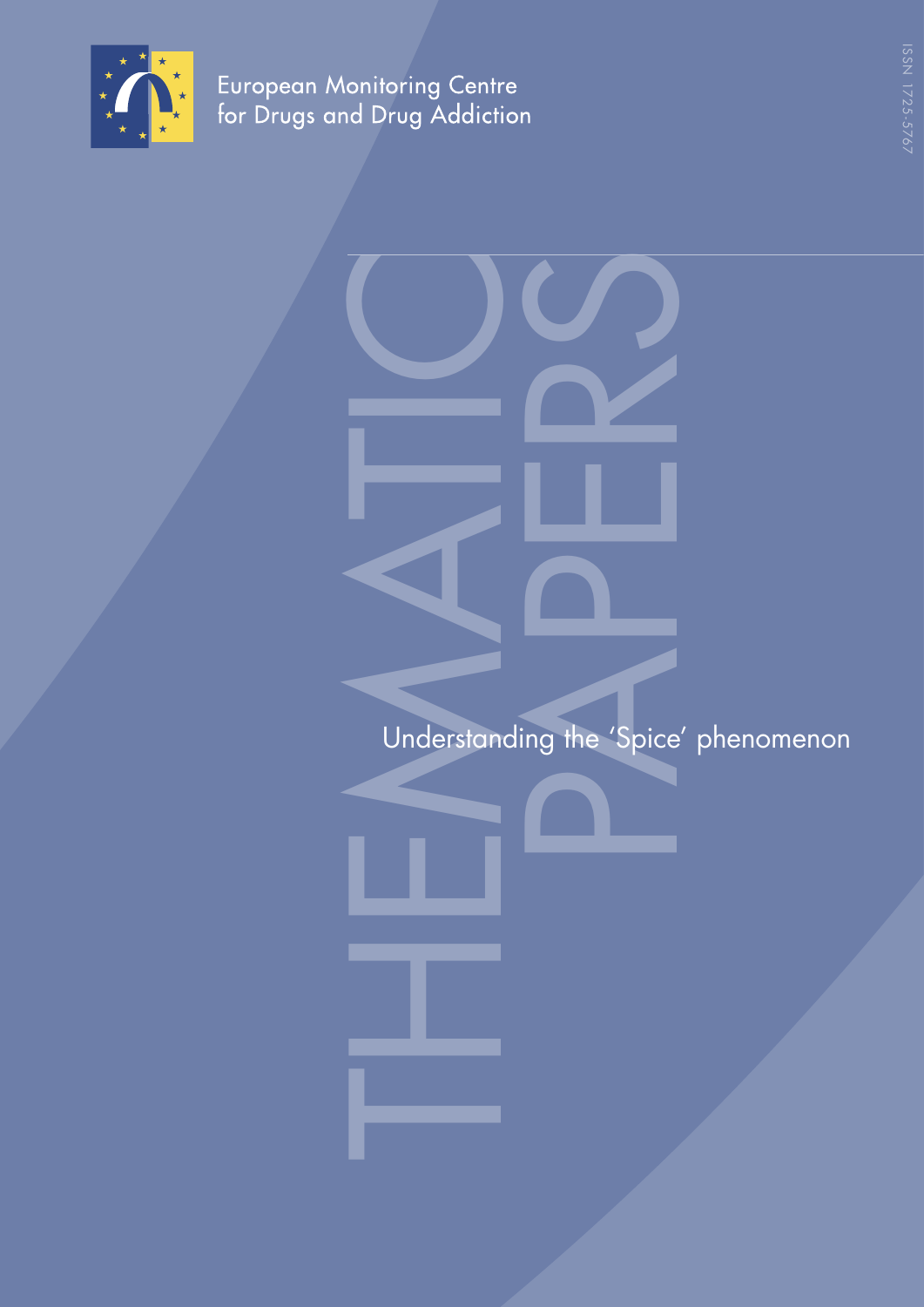

# **Contents**

| Overview                                                                                                                                             | 3  |
|------------------------------------------------------------------------------------------------------------------------------------------------------|----|
| 1. Introduction and background                                                                                                                       | 6  |
| 2. Herbal components of 'Spice' products                                                                                                             | 8  |
| 3. Synthetic cannabinoids receptor agonists: a brief chemical overview                                                                               | 9  |
| 4. Forensic identification, pharmacology and toxicology of synthetic<br>cannabinoids                                                                 | 11 |
| 5. EMCDDA survey                                                                                                                                     | 13 |
| 6. Internet information                                                                                                                              | 18 |
| 7. Control measures                                                                                                                                  | 19 |
| 8. Conclusions                                                                                                                                       | 21 |
| Acknowledgements                                                                                                                                     | 24 |
| References                                                                                                                                           | 25 |
| Annex 1. $\Delta^9$ -THC and six synthetic cannabinoids with high affinity for<br>cannabinoid (CB <sub>1</sub> ) receptors found in 'Spice' products | 28 |
| Annex 2. List of additional names and national websites collected<br>through the questionnaire on 'Spice' products                                   | 29 |
| Annex 3. Selected scientific articles                                                                                                                | 31 |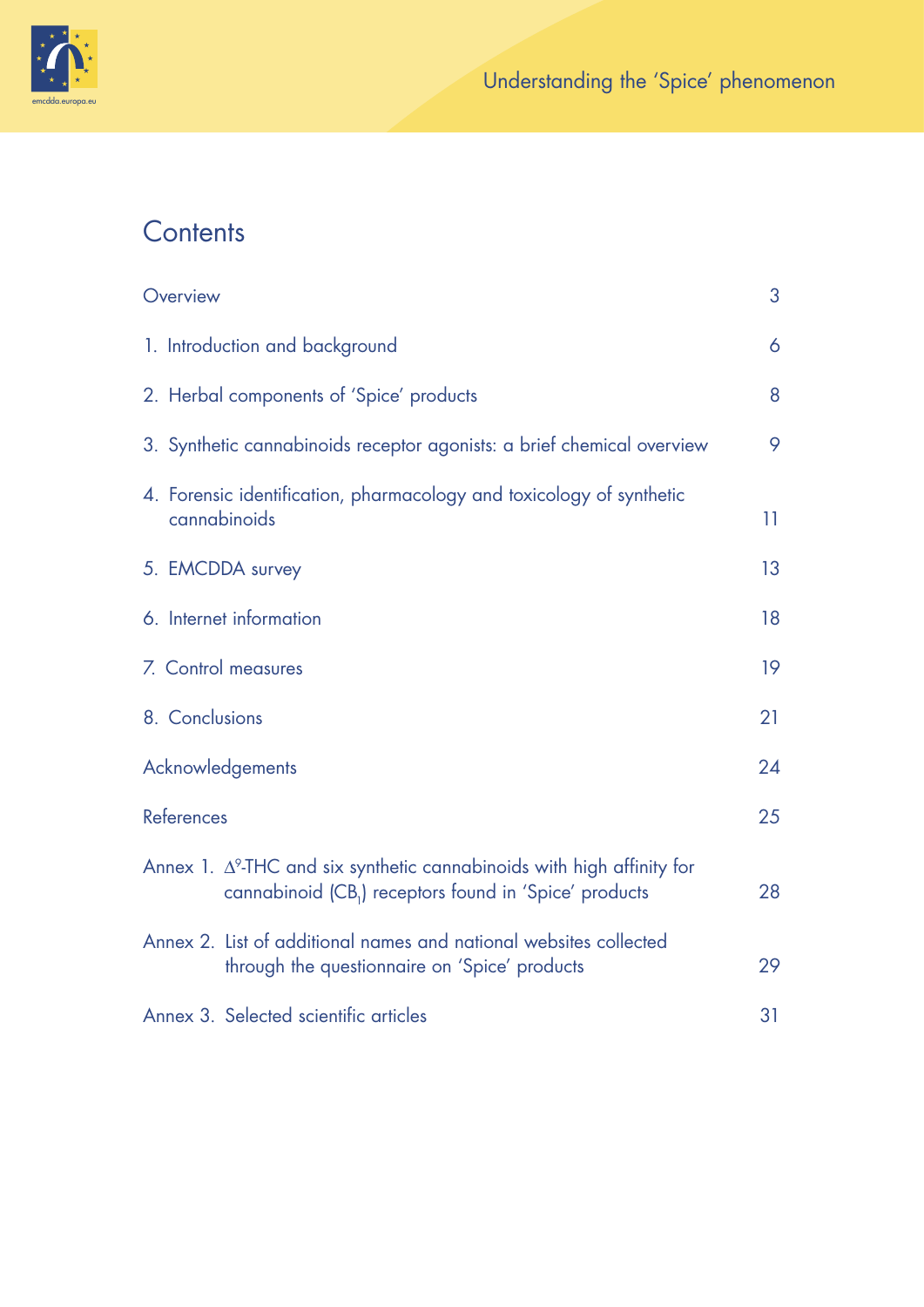

## **Overview**

Smokable herbal mixtures under the brand name 'Spice' are known to have been sold on the Internet and in various specialised shops since at least 2006 and metadata reports (Google Insights web searches) suggest that those products may have been available as early as 2004. Although advertised as an 'exotic incense blend which releases a rich aroma' and 'not for human consumption', when smoked, 'Spice' products have been reported by some users to have effects similar to those of cannabis.

There are a number of products marketed under the 'Spice' brand — these include, but are not limited to: Spice Silver, Spice Gold, Spice Diamond, Spice Arctic Synergy, Spice Tropical Synergy, Spice Egypt, etc. In addition, there are many other herbal preparations for which the claim is made that they have a similar make-up to 'Spice' — e.g. Yucatan Fire, Smoke, Sence, ChillX, Highdi's Almdröhner, Earth Impact, Gorillaz, Skunk, Genie, Galaxy Gold, Space Truckin, Solar Flare, Moon Rocks, Blue Lotus, Aroma, Scope, etc. It should be noted that the speed of innovation in this area means that any list of products is likely to become quickly outdated.

Following a report from the Swedish Reitox national focal point (NFP), of a small number (around 10) of seizures of 'Spice' products in 2007, the Reitox early-warning system (EWS) on new psychoactive substances began, from the start of 2008, formally monitoring these products. However, despite various media reports and users' accounts on the Internet, little verifiable information on the psychoactive and other effects of 'Spice' was officially reported to the EMCDDA prior to December 2008.

Towards the end of 2008, forensic investigations were undertaken by German and Austrian authorities in order to identify the psychoactive ingredients of 'Spice'. On 19 December 2008, the Austrian NFP formally notified to the EMCDDA the new psychoactive substance JWH-018 (Naphthalen-1-yl-(1-pentylindol-3-yl)methanone) ( 1 ) — a synthetic cannabinoid receptor (CB) agonist ( 2) that had been identified in 'Spice' products in Austria by AGES PharmMed ( 3). The compound was detected in at least three products (Spice Gold, Silver and Diamond). Information received from the German NFP reported that JWH-018 had also been identified a few days earlier (on 15 December) in 'Spice' products in Germany by THC-Pharm (Steup, 2008) ( 4). JWH-018 is a synthetic substance first synthesized in 1995 for experimental purposes. It is a naphthoylindole, which belongs to the aminoalkylindole family (Wiley et al., 1998; Huffman, 2009; Chin et al., 1999), i.e. the chemical structure differs substantially from Δ9-tetrahydrocannabinol (THC), but it produces similar effects in animal experiments and has been reported to be more potent than THC; see Uchiyama, 2009 and Auwärter et al., 2009 for analytical details. JWH-018 has also been reported by Poland, the United Kingdom, Slovakia, Finland and Ireland.

<sup>(</sup> 1 ) The common chemical name for JWH-018 is 1-Pentyl-3-(1-naphthoyl)indole.

<sup>(</sup> 2) An agonist is a chemical substance that binds to a specific receptor of a cell and triggers an activity by the cell. An agonist often mimics the action of endogenous or naturally occurring substances.

<sup>(</sup> 3) The work on Spice was commissioned by the Ministry of Health, Family and Youth. AGES PharmMed is the branch of the Austrian Agency for Health and Food Safety responsible for pharmaceuticals.

<sup>(</sup> 4) The work on Spice was commissioned by the city of Frankfurt am Main. THC-Pharm is a pharmaceutical company that specialises in production of medicinal products based on natural cannabinoids.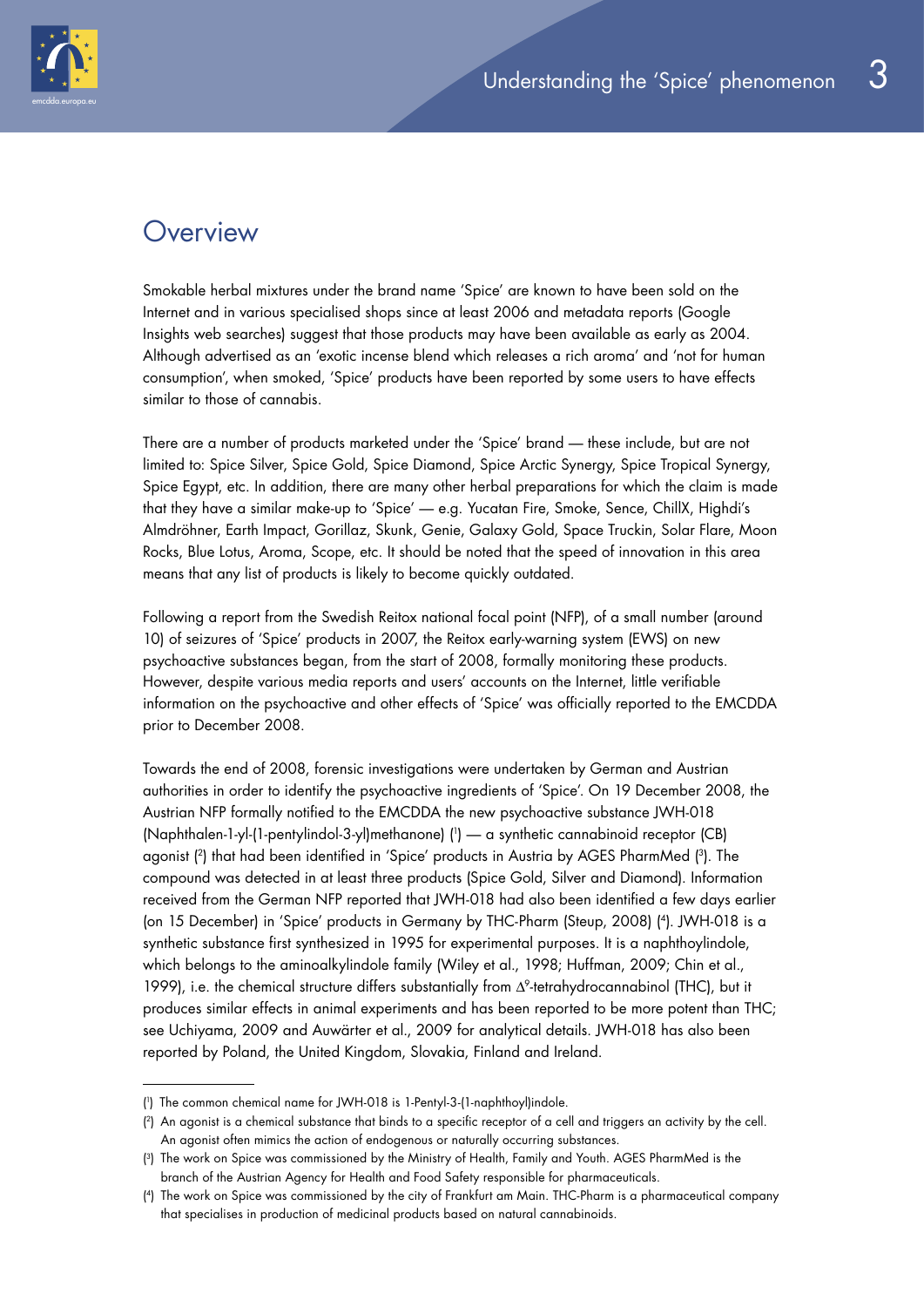

Subsequently, on 20 January 2009, the German NFP informed the EMCDDA that a team of German forensic experts from the University of Freiburg and the German Federal Criminal Police Office (BKA) had also identified in 'Spice' products the C8 homologue of the synthetic cannabinoid CP 47,497 (2-[(1R,3S)-3-Hydroxycyclohexyl]-5-(2-methyloctan-2-yl)phenol) (Weissman et al., 1982; Compton et al., 1992; Compton et al., 1993; Huffman et al., 2008) — a synthetic cannabinoid receptor (CB) agonist with potency greater than THC as measured by the affinity constant Ki ( 5). According to the original publication (Auwärter et al., 2009), not only the C8 homologue, but CP 47,497 and the non-active trans diastereomers of both compounds, as well as oleamide  $\binom{6}{1}$ (Lambert and Di Marzo, 1999; Leggett et al., 2004) were also identified in the seven 'Spice' products tested. CP 47,497 compounds have also been reported by the United Kingdom, Slovakia and Finland.

Outside of Europe, in March 2009, the United States Drug Enforcement Administration (DEA, 2009) reported that another potent synthetic cannabinoid, HU-210 — (6aR,10aR)-9- (Hydroxymethyl)-6,6-dimethyl-3-(2-methyloctan-2-yl)-6a,7,10,10a-tetrahydrobenzo[c]chromen-1-ol ( 7) (Mechoulam et al., 1988; Glass and Northup, 1999; Ottani and Giuliani, 2001; Jiang et al., 2005; Pertwee, 2005) — had been found in 'small but verifiable amounts' in 'Spice' products seized by the US Customs and Border Protection Service. In June 2009, HU-210 was identified for the first time in three 'Spice' products in the United Kingdom.

In the first trimester of 2009, two Member States — Denmark and the Netherlands —informed the EMCDDA about seizures of another synthetic cannabinoid from the JWH family — JWH-073 ( 8), a lower alkyl homologue of JWH-018. Similarly to JWH-018, this compound acts as a (partial) agonist at CB<sub>1</sub> and CB<sub>2</sub> receptors and, therefore, can be expected to produce cannabis-like effects. In both cases, JWH-073 was not detected in 'Spice' samples, but as powders seized by law enforcement authorities. On 20 April 2009, the German NFP informed the EMCDDA that the substance had also been identified in 'Spice'-like products (Scope and others) in Germany, and it has also been identified in Finland.

In October 2009, two new JWH synthetic cannabinoids were reported for the first time by the United Kingdom and Germany. The napthoylindole JWH-398 (1-Pentyl-3-(4-chloro-1-naphthoyl) indole) was found in three separate 'herbal incense' products purchased by TICTAC Communications Ltd from online shops from February to June 2009. JWH-398 acts as an agonist both at the CB<sub>1</sub> and the CB<sub>2</sub> receptors, having a slight selectivity for the former. The phenylacetylindole JWH-250 (2-(2-Methoxyphenyl)-1-(1-pentylindol-3-yl)ethanone) was seized in May 2009 by the German Federal Criminal Police; it acts as an agonist mainly at the CB<sub>1</sub> receptor.

These relatively obscure substances added to the herbal mixtures sold as 'Spice' were all originally developed through research aimed at deciphering the molecular and biochemical intricacies of the

<sup>(</sup> 5) The affinity constant ([Ki]=nM) is the equilibrium dissociation constant used in drug-receptor binding to describe how tightly a ligand (drug) binds to a particular receptor; small variations in Ki values occur between different publications.

<sup>(</sup> 6) Oleamide is a fatty acid amide which occurs naturally in animals, but which is also synthetically produced for industrial use.

<sup>(</sup> $\frac{7}{1}$ ) HU-210 is a full agonist at CB<sub>1</sub>.

<sup>(</sup> 8) The IUPAC systematic name of JWH-073 is Naphthalene-1-yl-(1-butylindol-3-yl)methanone.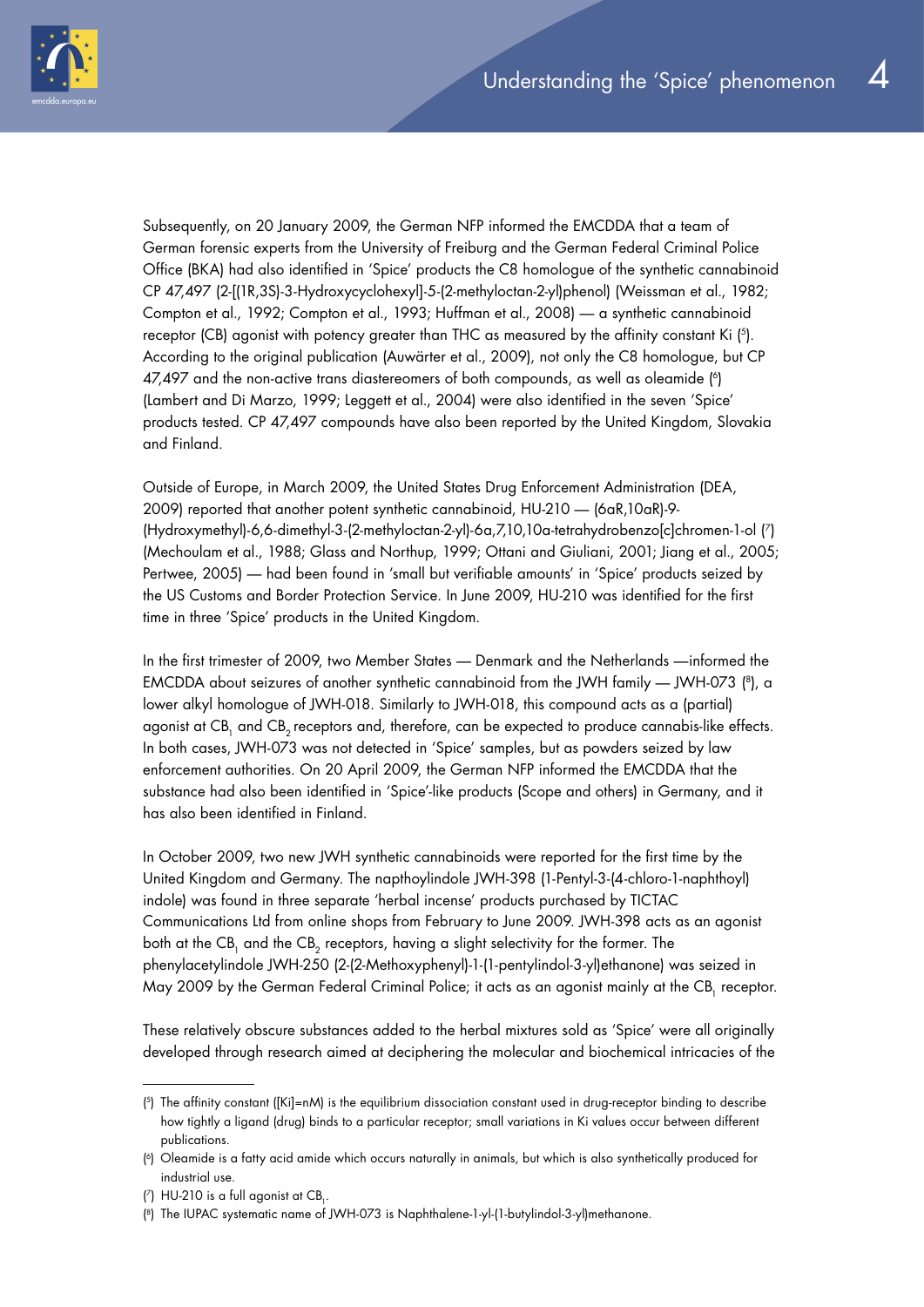

endocannabinoid system. None of the above synthetic cannabinoids is internationally controlled as a drug and there is no information on any of them having been authorised as a medicinal product in the European Union. Importantly, there are no officially published safety data and almost nothing is known about their effects in humans. Some of the characteristics of these compounds, e.g. volatility (and hence 'smokability') and activity in small doses, are likely to present further analytical and toxicological challenges.

It can be assumed that different amounts or combinations of synthetic cannabinoids may have been added to some 'Spice' products to produce cannabis-like subjective effects. Media information suggests that some 'Spice' products may have been produced in Asia (e.g. China), but it remains unclear where and how the actual production of the herbal mixtures, the synthetic cannabinoids and their addition to the herbal mixtures takes place.

Although available in some specialised shops, 'Spice' products appear to be largely an Internet phenomenon. An EMCDDA survey established that 'Spice' products are available on national websites in two-thirds of the European Union Member States, but the actual accessibility and levels of use are difficult to assess. Anecdotal reports of the subjective effects of 'Spice' consumption can be found in Internet forums and elsewhere and range from reports of a strong cannabis-like effect, to the mixture having insignificant or non-detectable psychoactive action.

Responding to potential health concerns, Austria, Germany, France, Luxembourg, Poland, Lithuania, Sweden and Estonia (in chronological order) have taken legal actions to ban or otherwise control 'Spice' products and related compounds. Other Member States are also now considering if measures in this area are merited.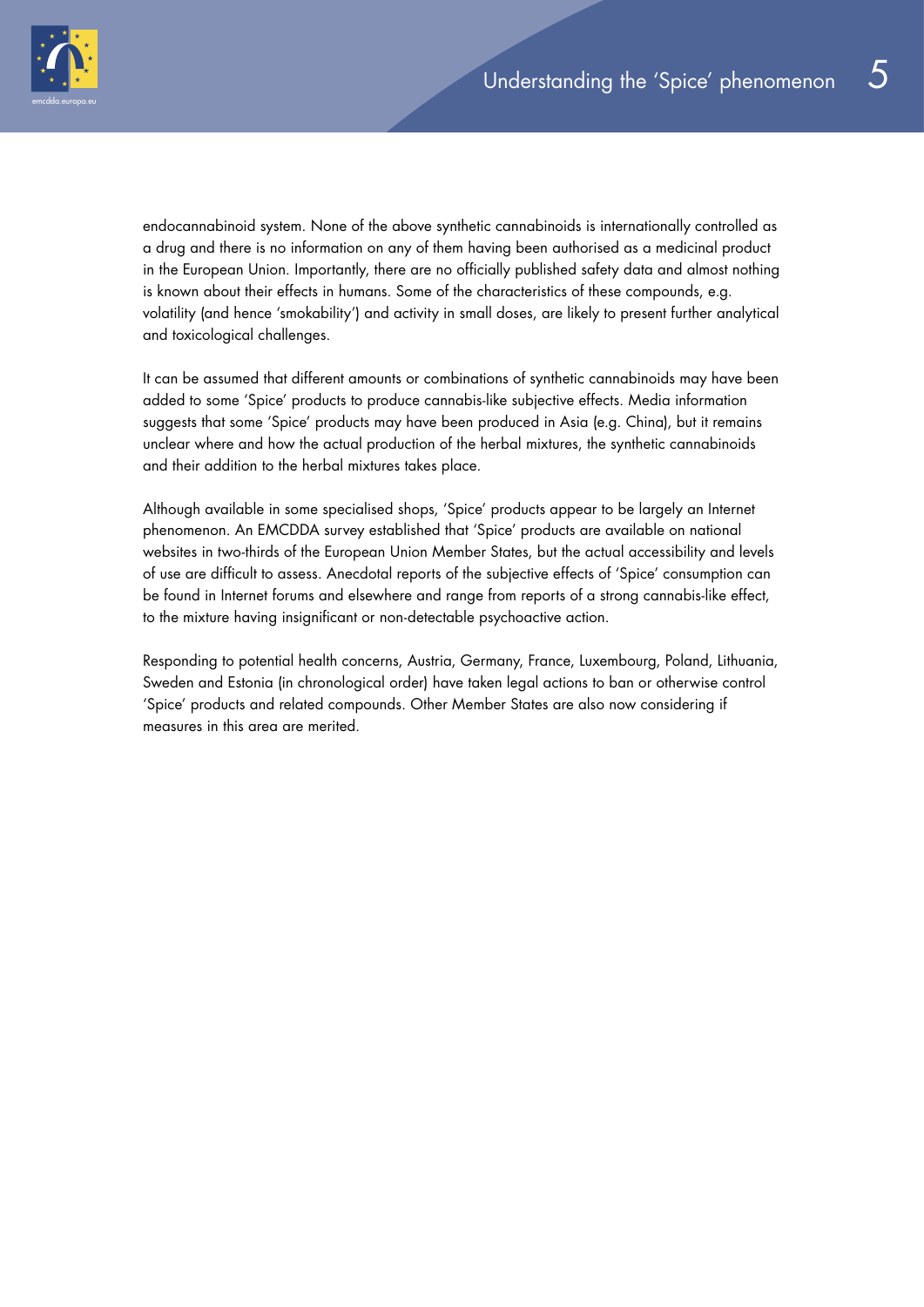

# 1. Introduction and background

The EMCDDA has been monitoring 'Spice' products since 2008. The information exchange mechanism of the Council Decision (the EWS) (Council Decision, 2005) has facilitated the sharing and disseminating of information between the Member States, initially assisting the efforts to identify the potential psychoactive components of the herbal ingredients of 'Spice'. This resulted in the dissemination of analytical information ( 9) useful for identification purposes to the EWS partners (Reitox NFPs, Europol, the European Medicines Agency and the Commission). This information was obtained from Austria (Austrian Ministry of Health, Family and Youth and the NFP), as well as the German NFP and the United Kingdom NFP ( 10) and the EMCDDA would like to acknowledge the important work conducted in this area by these partners.

At the beginning of 2009, a meeting took place between the EMCDDA and Europol to examine the information available on 'Spice' and related compounds and to decide upon the necessity of further actions. The two agencies concluded that, at that time, JWH-018, CP 47,497 and its homologues did not fulfil the criteria set up by the 'EWS Operating guidelines' (EMCDDA, 2007) to trigger the launch of a Europol–EMCDDA Joint report. However, this situation remains under review with ongoing monitoring to ensure that, should the criteria be met, appropriate actions could be quickly instigated.

It is important to note that the information exchange mechanism of the Council Decision is designed and geared towards notification and monitoring of individual substances, which is technically a sound practice. Therefore, groups of substances ('analogues') cannot be notified, monitored and risk assessed as a single category. This would imply that information collection and monitoring, potentially leading to risk assessment(s), should be done separately for each individual substance if the risk assessment process linked to the Council Decision were to be triggered.

Upon a request from the EMCDDA Management Board (December 2008), and in response to the substantial interest of policymakers, experts and the media, in January 2009 the EMCDDA launched a survey among the Reitox NFPs to collect some preliminary data on the availability of 'Spice' products in Europe. The first results of the study were presented to an expert meeting convened by the EMCDDA in March 2009. The meeting was attended by experts from the Member States with particular experience in this area, as well as representatives from the European Medicines Agency, EMCDDA staff and the chairperson of the Scientific Committee ( 11). The resulting report includes data and information presented at the meeting; however, interpretations and conclusions are those of the EMCDDA. This Thematic paper reflects the situation as of the first trimester of 2009 and is intended to provide insight and, as far as it is possible, evidence-based answers to the following questions:

- 1. What do we know about the nature, availability and use of 'Spice' products?
- 2. What do we know about synthetic cannabinoids found in 'Spice' products?

<sup>(</sup> 9) MS spectra and chemical information for JWH-018, CP 47,497-C8, HU-210 and JWH-398.

<sup>(</sup> 10) Information from the United Kingdom Medicines and Healthcare Products Regulatory Agency (MHRA).

<sup>(</sup> 11) See the 'Acknowledgements' section for the list of participants of the EMCDDA expert meeting 'Spice and related synthetic cannabinoids', 6 March 2009, EMCDDA, Lisbon.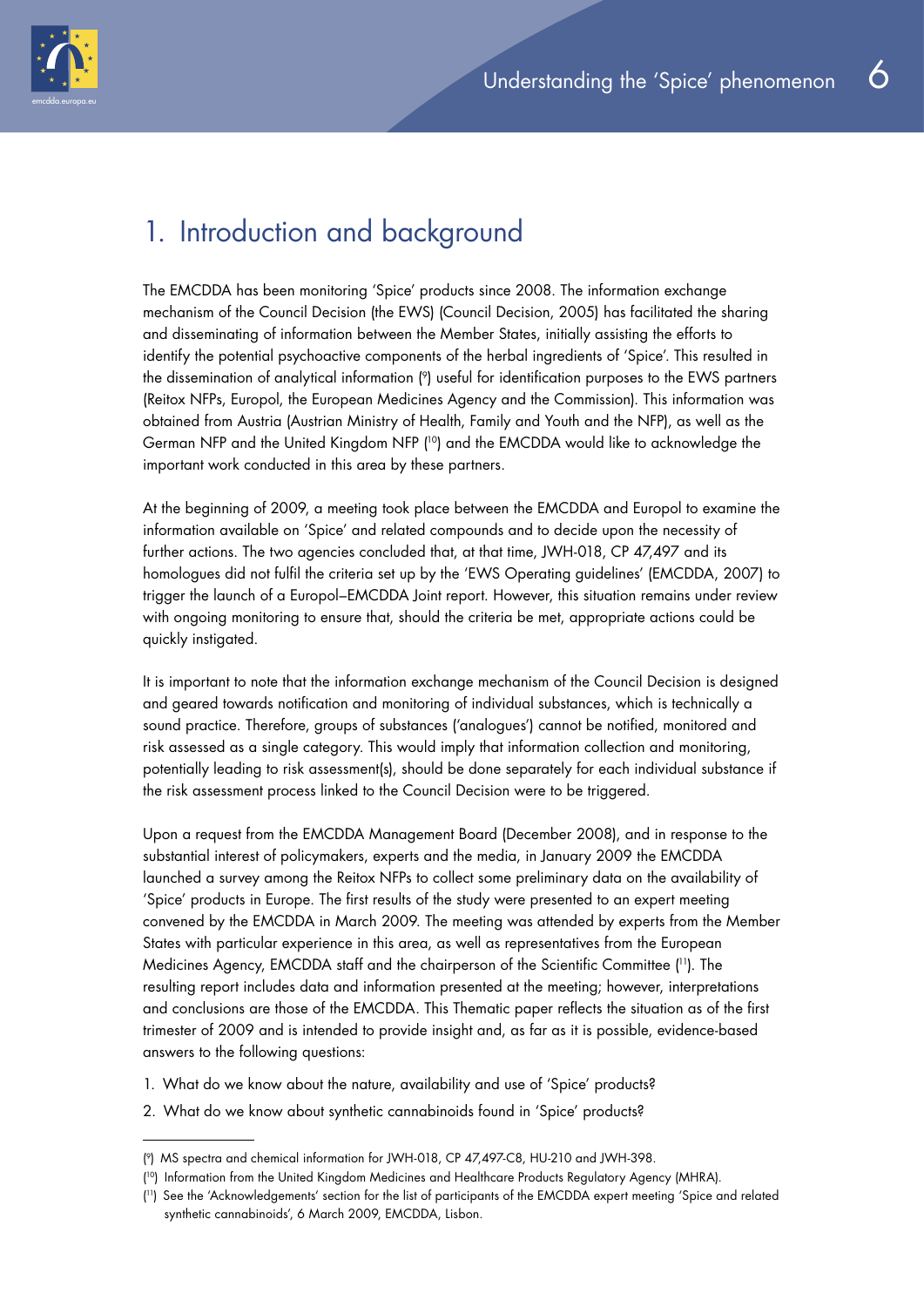

- 3. Why did it take such a long time to establish the psychoactive principles in the 'Spice' products?
- 4. Are those products dangerous for the consumer?
- 5. Is there a specific demand and will the market of non-scheduled synthetic (designer) cannabinoids with a THC-like mode of action (e.g. acting as CB<sub>1</sub> receptors) continue to develop?
- 6. Where are the synthetic cannabinoids produced, and how are they added to the herbal products?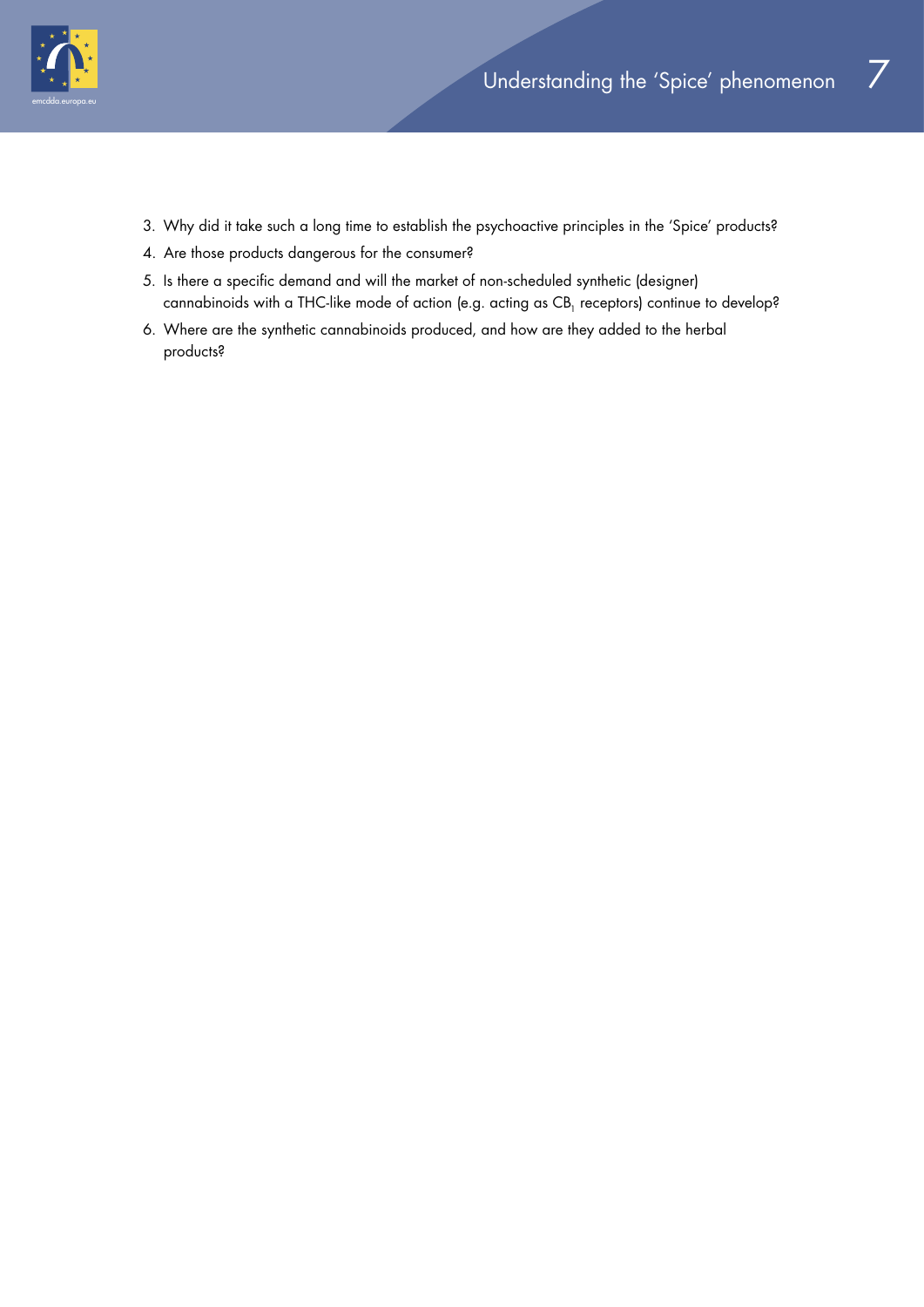

# 2. Herbal components of 'Spice' products

The labels on the colourful 'Spice' packages indicate that the product contains between 0.4–3.0 g of a mixture said to consist of several potentially psychoactive plants (see Table 1).

| lable 1. Helbal components of spice (a non-exhausity itsi) |                                   |               |  |  |
|------------------------------------------------------------|-----------------------------------|---------------|--|--|
| Common name                                                | Species                           | Family        |  |  |
| Beach bean                                                 | Canavalia maritima; syn. C. rosea | Fabaceae      |  |  |
| White and blue water lily                                  | Nymphaea alba and N. caerulea     | Nymphaeaceae  |  |  |
| Dwarf skullcap                                             | Scutellaria nana                  | Lamiacae      |  |  |
| Indian warrior                                             | Pedicularis densiflora            | Orobanchaceae |  |  |
| Lion's ear/tail, Wild dagga                                | Leonotis leonuru                  | Lamiacae      |  |  |
| 'Maconha brava'                                            | Zornia latifolia or Z. diphylla   | Fabaceae      |  |  |
| <b>Blue/Sacred lotus</b>                                   | Nelumbo nucifera                  | Nelumbonaceae |  |  |
| Honeyweed/Siberian motherwort                              | Leonurus sibiricus                | Lamiaceae     |  |  |
| Marshmallow                                                | Althaea officinalis               | Malvaceae     |  |  |
| Dog rose/Rosehip                                           | Rosa canina                       | Roseceae      |  |  |

#### Table 1. Herbal components of 'Spice' (a non-exhaustive list)

These plants seem to have been chosen because some of them have been traditionally known as 'marijuana substitutes' so users can expect effects similar to that of smoked cannabis. An assumption, based on the known chemical content of the plants, is that at least two of the mentioned ingredients, 'Indian warrior' (*Pedicularis densiflora*) and 'Lion's tail' (*Leonotis leonurus*), may have some psychoactive effect. However, there is a lack of information about their complete chemical make-up and, overall, little is known about the pharmacology and toxicology of the plant materials purportedly contained in the 'Spice' products. Thus, no strong conclusions can be drawn about the public health implications of the consumption of these mixtures. However, concerns have been raised that some of these mixtures may contain heavy metal residues that may be harmful to health. Without further analysis, the veracity of this concern is difficult to assess, but in general, the smoking of any mixture is likely to be a concern from a public health perspective.

Specific worries about the pharmacology and toxicology of these herbs have to be evaluated in the context in which it appears that most of the ingredients listed on the packaging are actually not present in the 'Spice' products. It is now generally assumed that the biological and psychological effects described by users are due to the added synthetic cannabinoids, which are not reported on the label. This raises the possibility that there may be a deliberate marketing strategy to represent this product as natural. It also raises questions of consumer protection and product misrepresentation.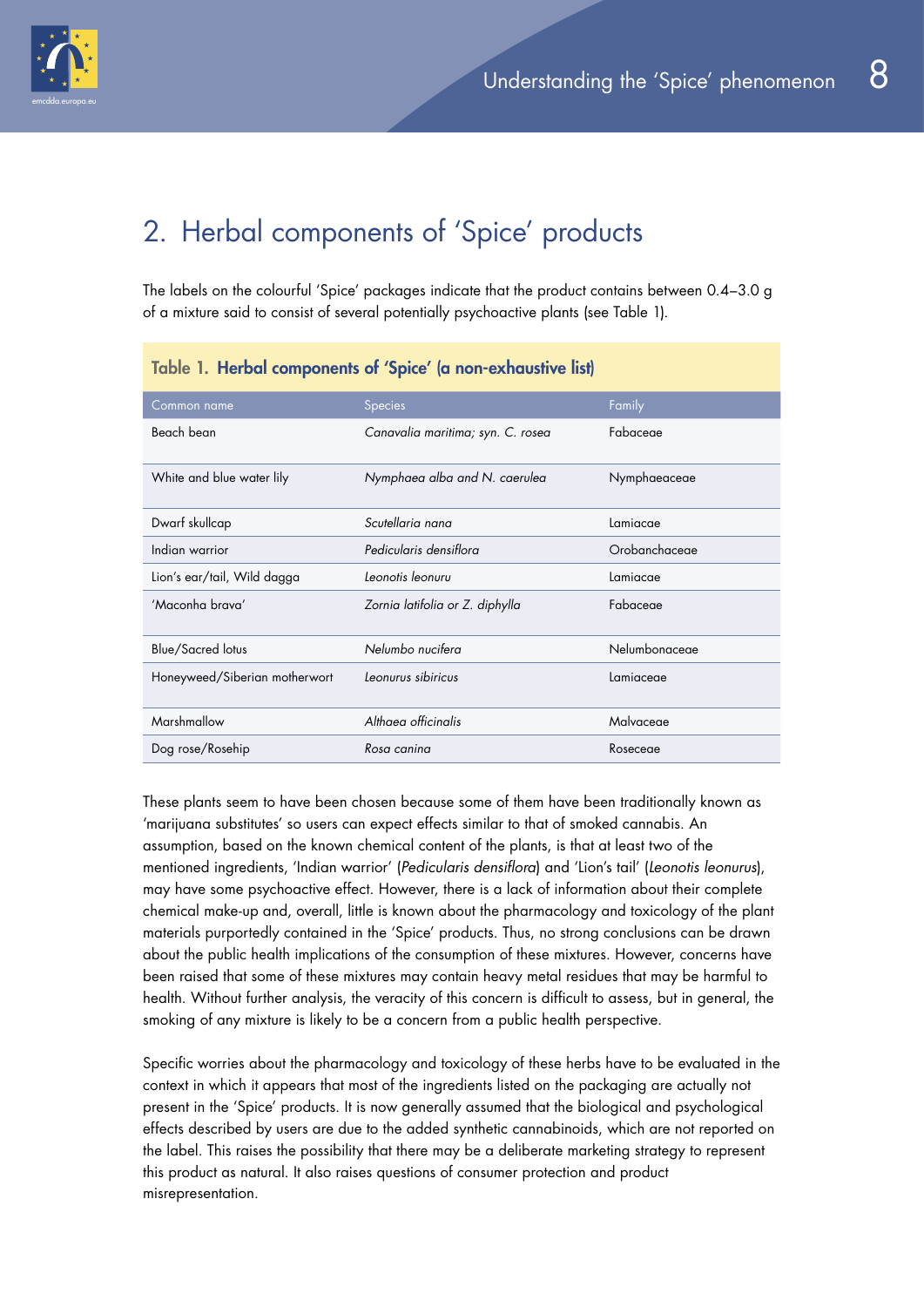

## 3. Synthetic cannabinoid receptor agonists: a brief chemical overview

Synthetic cannabinoid receptor agonists, often referred to as 'synthetic cannabinoids', are a large family of chemically unrelated structures functionally similar to Δ 9-tetrahydrocannabinol (THC), the active principle of cannabis. Like THC, they bind to the same cannabinoid receptors in the brain and other organs as the endogenous ligand anandamide ( 12). They were developed over the past 40 years as potential pharmaceutical agents, often intended for pain management. However, it proved difficult to separate the desired properties from unwanted psychoactive effects — see the EMCDDA drug profile on synthetic cannabinoids (EMCDDA, n.d.) for a comprehensive review.

The two main cannabinoid receptors (CB) were discovered in the 1980s. Type CB<sub>1</sub>, found mostly in the central nervous system (CNS), is associated with psychoactive effects, while type CB<sub>2</sub> is associated with the immune system. Other receptors are believed to exist in the CNS and other tissues. Anandamide, discovered in 1992, was the first identified substance of several closely related endogenous agonists for these cannabinoid receptors.

 $\Delta^9$ -tetrahydrocannabinol (THC) is the principal naturally-occurring exogenous agonist for CB, and CB<sub>2</sub>. Following the isolation of THC in the 1960s, a large series of synthetic exogenous cannabinoid receptor agonists were synthesised. They fall into four major groups:

- Analogues of THC, so-called classical cannabinoids, are based on a dibenzopyran ring. They were developed from the 1960s and include HU-210 ('HU' stands for Hebrew University) (Mechoulam et al., 1988; Glass and Northup, 1999; Ottani and Giuliani, 2001; Jiang, 2005; Pertwee, 2005), Nabilone and Dronabinol and many others. Some, like Nabilone and Dronabinol, have limited therapeutic use, e.g. in treating nausea following chemotherapy. HU-210 is reported to have 100 times the potency of THC, as measured by K<sub>i</sub>.
- In the 1970s, Pfizer developed the cyclohexylphenol (CP) series. Examples include CP 59,540, CP 47,497 and their n-alkyl homologues (Weissman et al., 1982; Compton et al., 1992; Compton et al., 1993; Huffman et al., 2008). In the scientific literature they are referred to as 'non-classical' cannabinoids.
- In the 1990s, J.W. Huffman et al. at Clemson University, USA created a large series of naphthoylindoles, naphthylmethylindoles, naphthoylpyrroles, naphthylmethylindenes and phenylacetylindoles (i.e. benzoylindoles) (known as aminoalkylindoles or JWH compounds after the name of their inventor). Examples of naphthoylindoles include JWH-015, its n-pentyl homologue JWH-018 (Chin et al., 1999; Uchiyama et al., 2009), JWH-073 (an alkyl homologue of JWH-018) (Aung et al., 2000), and JWH-398. An example of phenylacetylindole is JWH-250, identified in 'Spice' products in Germany (LKA Bayern and Schleswig-Holstein).
- Miscellaneous compounds, possibly including fatty acid amides (e.g. oleamide). Although similar in structure to anandamide, the status of oleamide as a cannabinoid receptor agonist is uncertain; it is used as an anti-slip agent and is a common contaminant from plastics.

<sup>(</sup> 12) Also known as N-arachidonoylethanolamine, anandamide is one of the endogenous ligands for cannabinoid receptors in the CNS and other organs.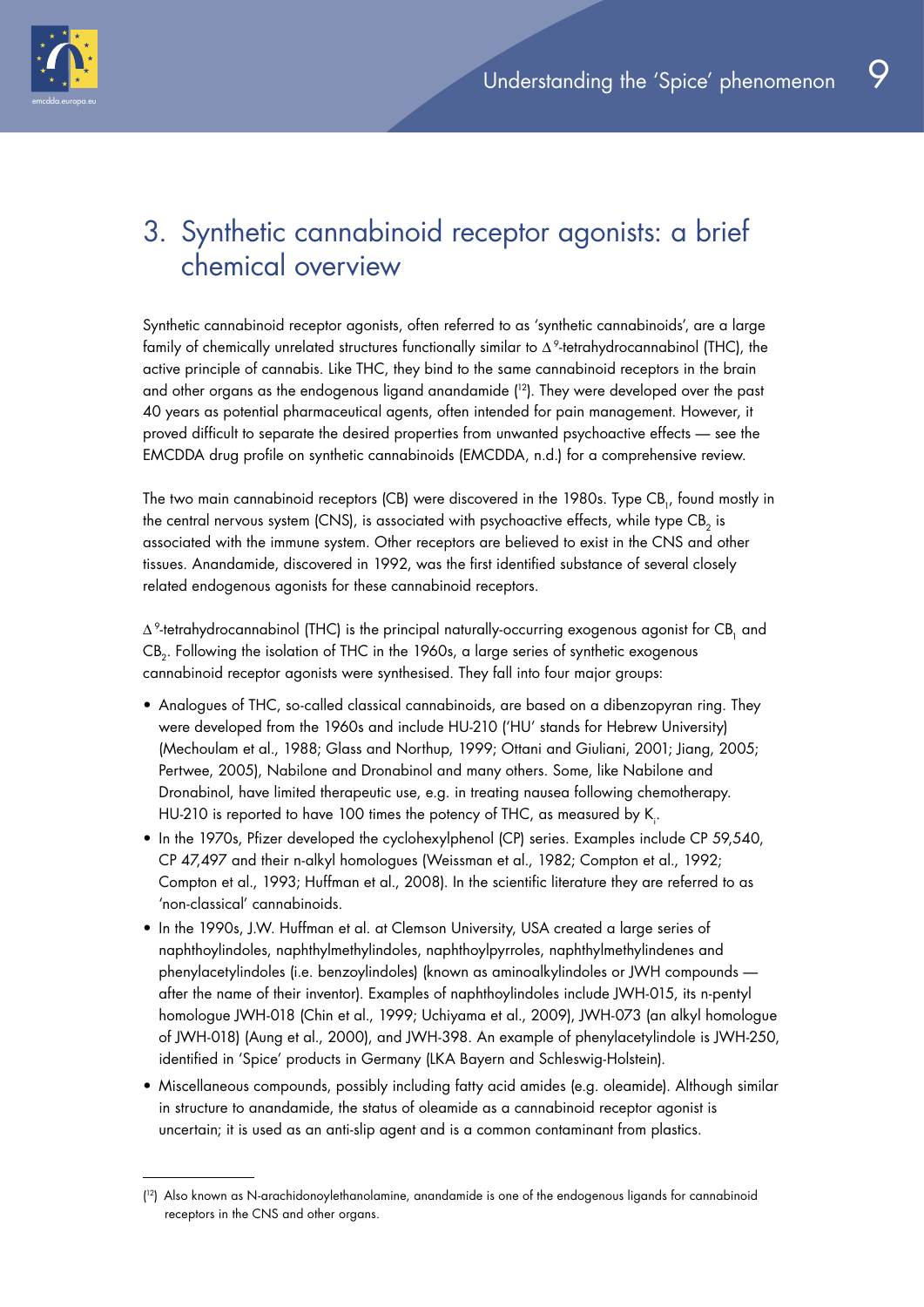

Examples from all four groups have been reported in 'Spice' and 'Spice'-like samples in Europe — HU-210; CP 47,497 and its homologues; JWH-018, JWH-073, JWH-398, JWH-250; and oleamide. (See Annex 1 for the basic chemical features and structure of exogenous synthetic cannabinoid receptor agonists found in 'Spice' products.)

The above CB<sub>1</sub>/CB<sub>2</sub> agonists are lipid-soluble, non-polar, small molecules (typically 20–26 carbon atoms). They are fairly volatile (and hence, 'smokable'). Many are much more potent than THC, thus the 'typical' doses may be less than 1 mg. Their detailed pharmacology has not been investigated.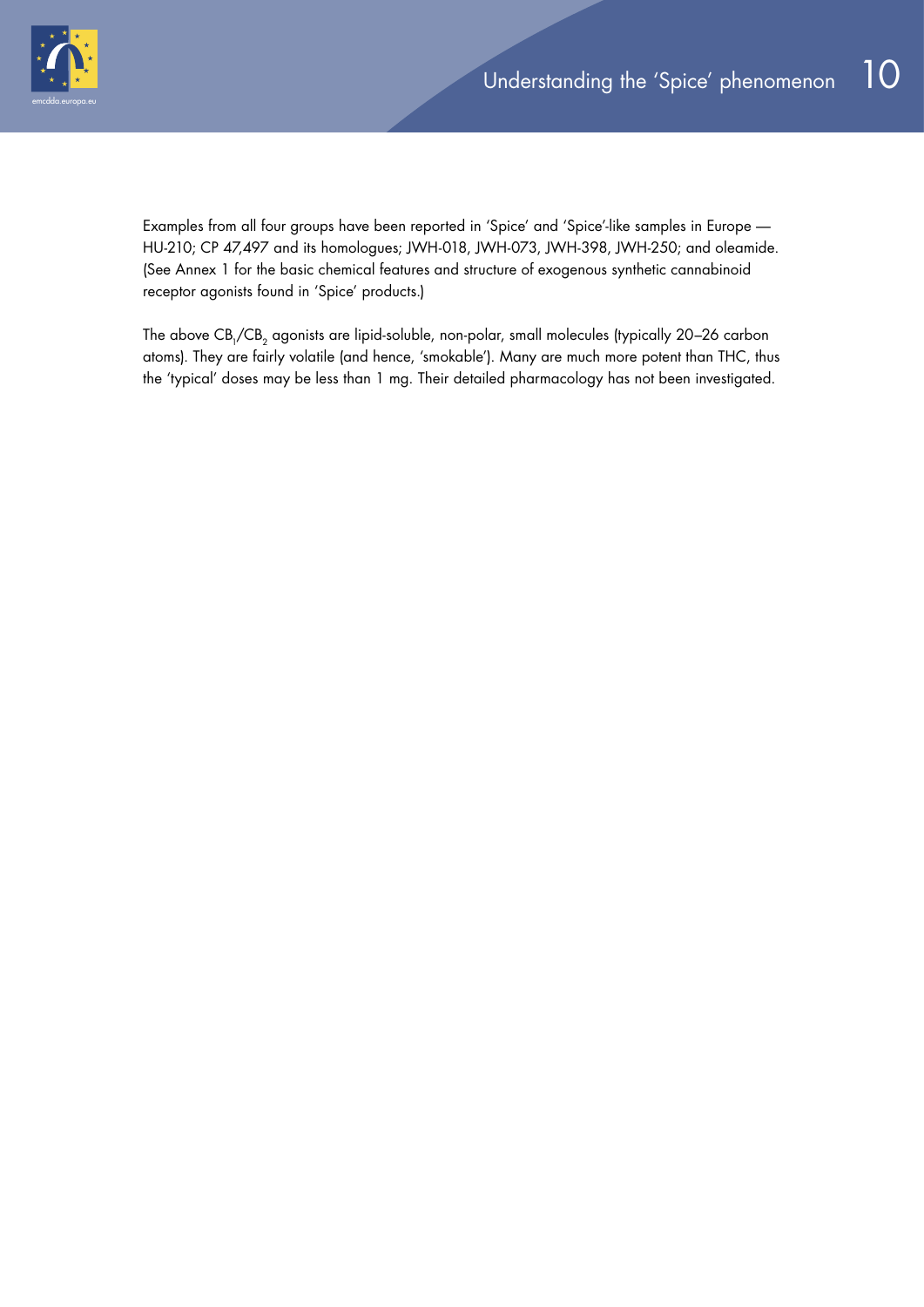

# 4. Forensic identification, pharmacology and toxicology of synthetic cannabinoids

Towards the end of 2008, extensive forensic science investigations were undertaken in Germany and Austria. In December 2008, chemical analysis revealed that the psychoactive effects of the herbal mixture were due to added synthetic cannabinoids. Since then, several analytical laboratories in Europe (Germany, Austria, Finland, France, Hungary, Poland, Slovakia, Slovenia and the United Kingdom) have confirmed the presence of at least one such substance in 'Spice' products.

On 16 December 2008, through a self-report study and chemical analysis of plant extracts and plasma samples after consumption, a team of German scientists (Auwärter et al., 2009) clearly identified the presence of added synthetic compounds. Using an extract of Spice Diamond, by combining the mass spectral information and the results of nuclear magnetic resonance spectroscopy (NMR), the authors found the C8 homologue of the synthetic cannabinoid CP 47,497 to be the main active component of the 'Spice' variants analysed.

One day earlier, THC-Pharm, a pharmaceutical company mandated by the city of Frankfurt, had found a 'cannabimimetic' aminoalkylindole called JWH-018 to be present in some samples of 'Spice' products by comparing one of the unknown mass spectra generated from the extract with the mass spectrum of a JWH-018 standard, which they had in stock (Steup, 2008).

Both JWH-018 and CP 47,497-C8 act as agonists at CB, receptor and, therefore, produce cannabis-like effects. Due to their high pharmacological potency *in vitro*, it is likely that relatively low doses are sufficient for activity. The duration of effects in humans compared to THC seems to be shorter for JWH-018 (1–2 hours) and considerably longer for CP 47,497-C8 (5–6 hours), as reported in a self-experiment (Auwärter et al., 2009). Furthermore, JWH-073 (an alkyl homologue of JWH-018) was identified in Scope and other products in Germany, as well as in seizures of the substance in Denmark, the Netherlands and Finland.

In June 2009, HU-210 was identified for the first time in Europe, in the United Kingdom. Recently, two new synthetic cannabinoids, the napthoylindole JWH-398 and the phenylacetylindole JWH-250, have been identified in 'Spice' products in the United Kingdom and Germany, respectively.

## Why did it take such a long time to establish the psychoactive principles in 'Spice'?

A number of factors may have contributed to this problem, among them the content (design) of the 'Spice' products:

- listing various herbs on the label that in theory may have cannabis-like effects by themselves;
- the extracts of the mixtures rendered very complex matrices;
- the addition of high amounts of non-psychoactive compounds such as vitamin E (tocopherol) to 'mask' the active components;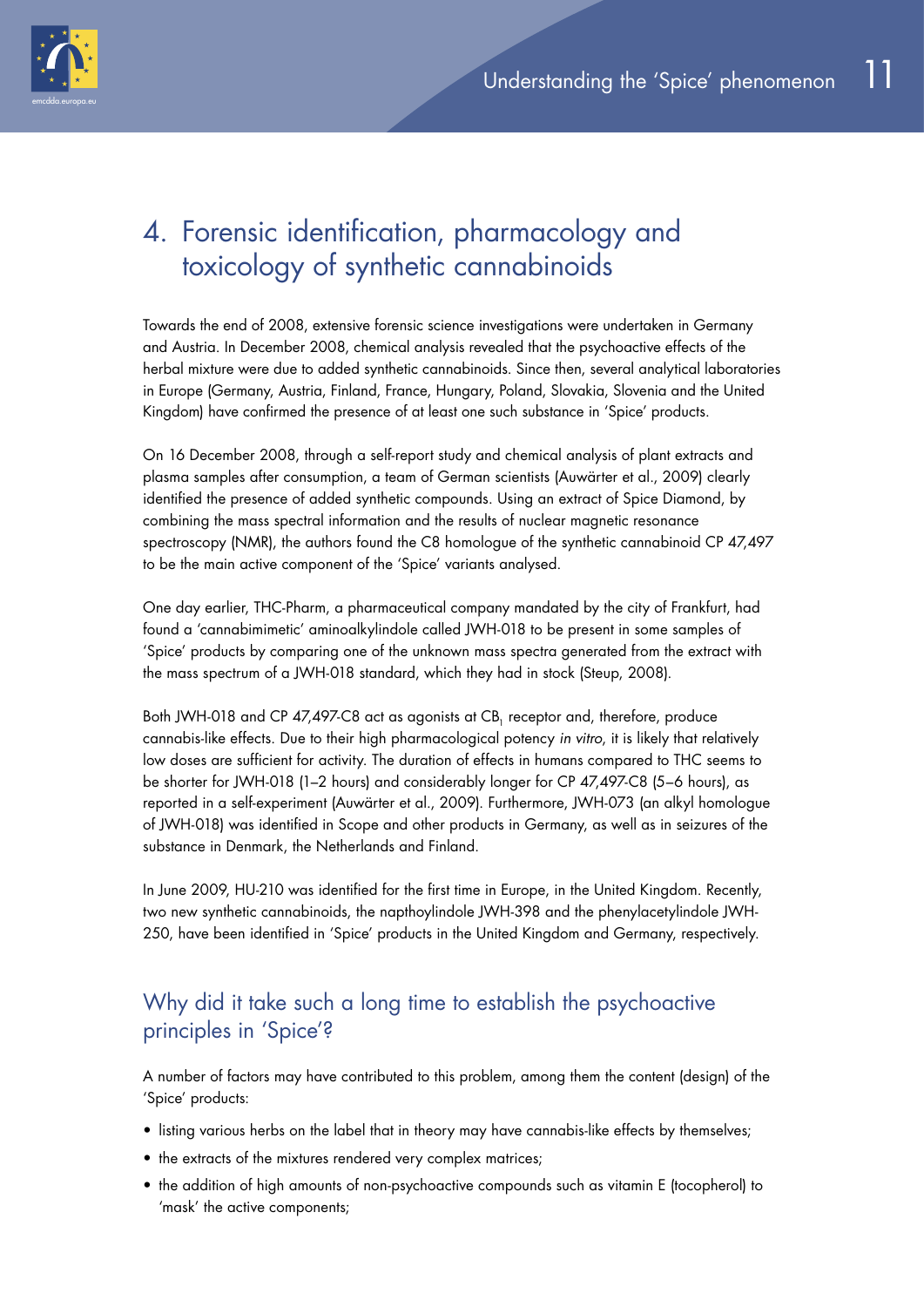

• selection of cannabinoids that are not present in common mass or UV spectra libraries and do not show cross-reactivity to commonly used drug test assays based on antibodies.

For these reasons, the synthetic additives are difficult to detect and identify.

More general factors may also have contributed. For example, the legal sale of 'Spice' products as a commodity via the Internet or in specialised shops, rather than clandestine production and illegal circulation as a drug, did not generate seizures or indicate criminality that might have prompted the interest and involvement of specialised law enforcement agencies. To some extent, this is a conceptual problem reflecting the lack of consensus on how this type of product should be viewed. Thus, the distribution and sale of these products took place in a 'grey zone' where the potentially responsible institutions (public health authorities, consumer protection agencies or the competent authorities for medicinal products) did not assume direct responsibility.

## Are those products dangerous for the consumer?

The pharmacology of cannabis and THC, the main psychoactive ingredient of the plant, as well as the human body's endocannabinoid system has been known for 15–20 years. Several *in vitro* and animal studies (Aung et al., 2000), including structure-activity relationship studies (Wiley et al., 1998; Huffman, 2009; Compton et al., 1993; Huffman et al., 2005; Vann et al., 2009) aiming mostly at separating the undesired psychoactive effects from the therapeutically useful ones, have been published in the medical literature in the last two decades. However, no pharmaceutical product has emerged and no human studies with these cannabinoids have been carried out.

So far, little is known about metabolism and toxicology of the synthetic cannabinoid compounds. It cannot be assumed that the risks associated with the use of synthetic cannabinoids will be necessarily comparable to those seen with THC, and indeed there are some reasons for concerns that these drugs may have a greater potential to cause harm. Because the synthetic cannabinoids in the 'Spice' products have only been tested in the laboratory (*in vitro* or in animals), the health risk of the inhaled smoke is unknown. In the case of JWH-018, it can be speculated that, due to structural features, there may be a certain carcinogenic potential. Furthermore, accidental overdosing with a risk of severe psychiatric complications may be more likely to occur because the type and amount of cannabinoid may vary considerably from batch to batch even within the same product. In general, there may be a risk of the appearance of a full CB receptor agonist leading to life-threatening conditions if overdosed (unlike THC, which acts only as a partial agonist). Furthermore, it seems that tolerance to these synthetic cannabinoids may develop fairly fast, and arguably this might be associated with relatively high potential to cause dependence (Zimmermann et al., 2009). What is clear is that further studies are needed to assess these risks reliably.

Methods for the forensic analysis of blood samples for synthetic cannabinoids known to be used in 'herbal smokes' are already available in some laboratories (detection of recent intake). However, the detection of metabolites in urine samples, which would potentially provide a longer observational window, still requires further development.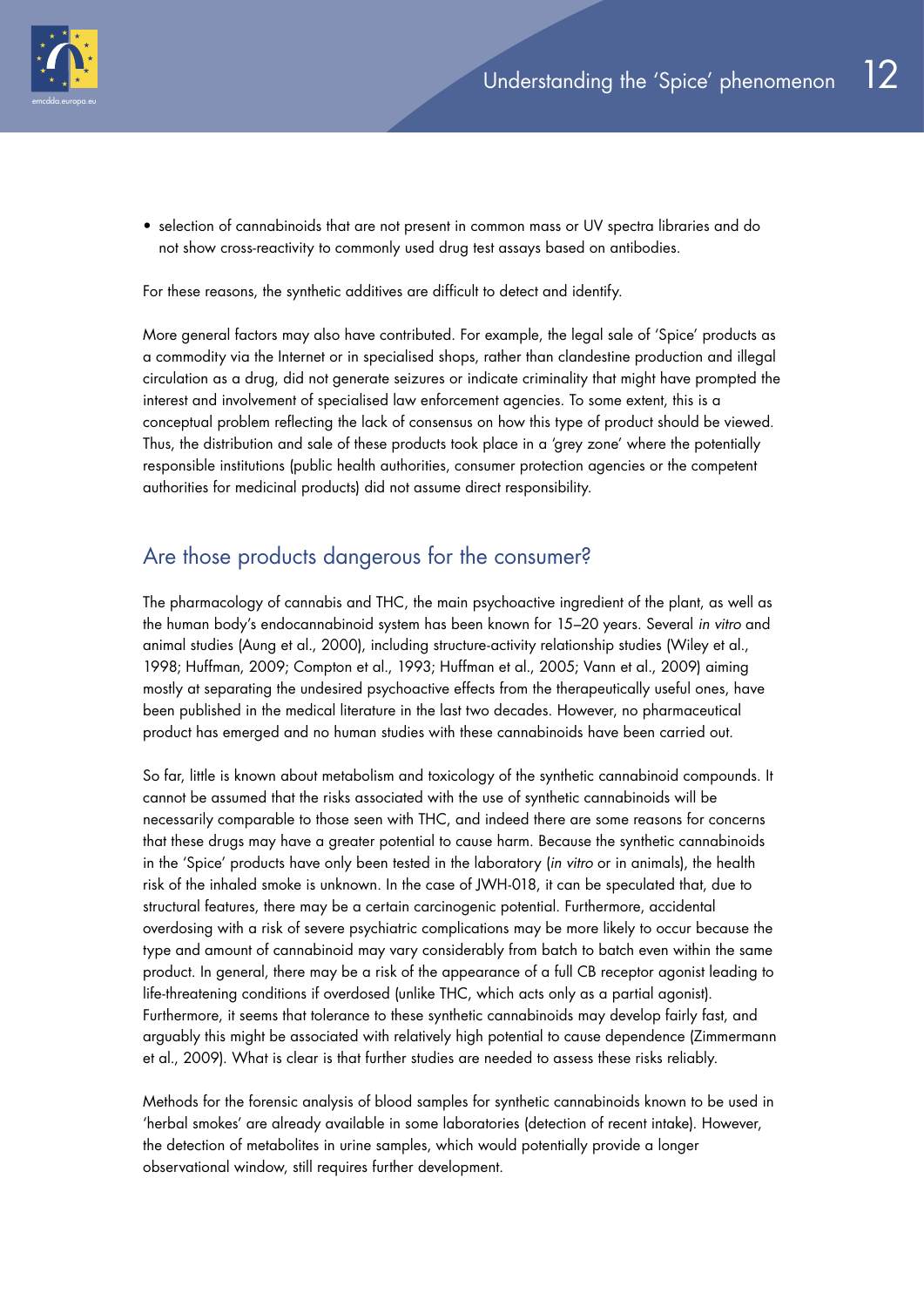

## 5. EMCDDA survey

## **Rationale**

The considerable professional and public interest in 'Spice' products resulted in a number of information requests to the EMCDDA: prompted by the lack of information, the Centre launched a short survey in January 2009 to collect some basic information on the availability of these products in the European Union Member States. The survey was carried out as part of the ongoing work to monitor the European drug problem and was a limited exercise that should not be confused with the more formal and legally binding data collection procedures possible under the auspices of the information exchange mechanism established by Council Decision 2005/387/JHA (Council Decision, 2005).

## **Methodology**

A short questionnaire (eight questions, see below) was sent by e-mail to the Heads of Reitox NFPs on 20 January 2009. The questions covered 'Spice' products and JWH-018, but not CP 47,497 and its homologues, JWH-073 or HU-210, as at that time these compounds were not yet reported to the EMCDDA. However, later the EMCDDA contacted the NFPs and requested them to also include information on CP compounds. Responses from all surveyed NFPs (30 out of 30 — 27 EU Member States plus Croatia, Turkey and Norway) were received between 23 January and 3 March 2009. Where necessary, reminders were sent in order to ensure a full coverage of the survey, and brief telephone interviews were carried out with clarification questions. The questionnaires were completed by a national EWS system correspondent, a national forensic expert or the head of the respective focal point, based on their knowledge of the current situation. As such, the results should be regarded as an expert opinion.

## **Results**

#### *Availability of 'Spice' products*

'Spice' products were identified in 21 out of the 30 participating countries. For the purpose of the survey, 'identification' means that these types of products were available in some way in the country (confirmation by forensic analysis was not a prerequisite, see the next question below). At the time of the survey, 'Spice' products were not identified in Belgium, Bulgaria, Denmark, Estonia, Greece, Malta, the Netherlands, Norway and Turkey.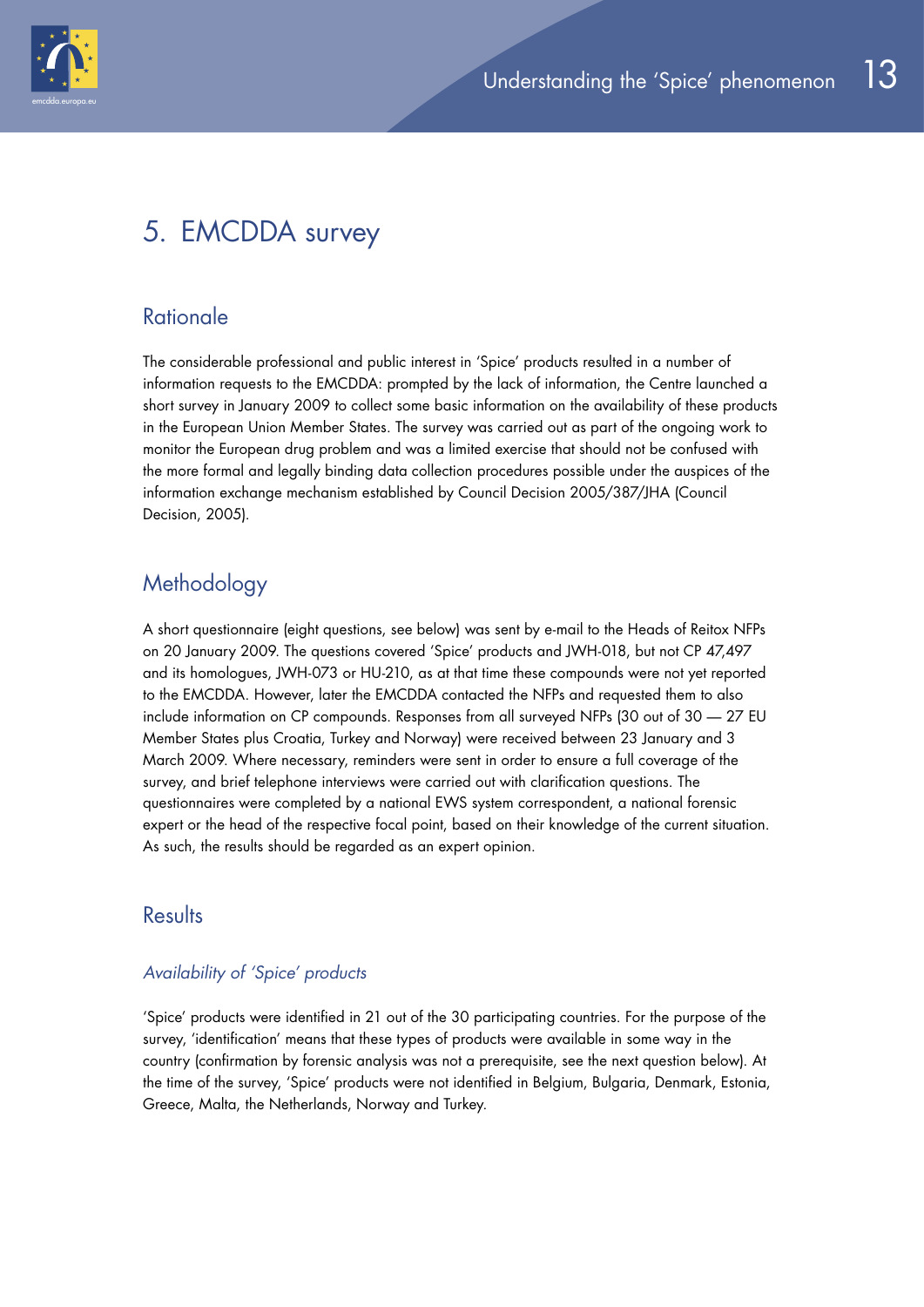

#### *'Spice' products and/or JWH-018 identified by means of toxicological or forensic analysis*

JWH or CP compounds were identified by forensic/toxicological analysis in eight out of 21 countries where the products were available — Austria, Germany, Finland, France, Hungary, Poland, Slovenia and the United Kingdom. In four countries — Cyprus, Luxembourg, Lithuania and Sweden — analysis was under way. The following substances were identified:

- Austria: JWH-018 and CP 47,497-C8 homologue were identified in different 'Spice' samples (December 2008).
- Germany: JWH-018, CP 47,497-C8 homologue, but also the leading substance of the CP 47,497 series were identified in different 'Spice' samples (December 2008). Furthermore, JWH-073 was found by different laboratories (BKA, Bavarian Police, University of Freiburg, University of Braunschweig) in several samples of Scope Vanilla, Scope Wildberry, Scope Sex on the beach, Suncoast Herbal Teas SH, Sencation and Forest Humus (information as of 20 April 2009).
- France: four different 'Spice' products (Gold, Diamond, Arctic Synergy and Tropical Energy) were ordered directly from the Internet. All contained CP 47,497. Spice Arctic Synergy and Spice Tropical Energy were found also to contain JWH-018, vitamin E, caffeine and menthol (February 2009).
- Hungary: Spice Diamond and Spice Gold were analysed. The latter was found to contain JWH-018; the samples had a high content of chromium (February 2009).
- Poland: JWH-018 was found in the investigated products Spice Arctic Synergy, Smoke and Genie (end of January 2009).
- Slovenia: in a seizure of a cigarette with the original inscription Spice Gold, CP 47,497-C8 homologue and vitamin E were found (February 2009).
- United Kingdom: the MHRA obtained samples of Spice Gold, Spice Silver and Spice Diamond in November 2008 from a shop in Bournemouth. Later, they were found to contain JWH-018 ( 13).
- Finland: identification (not specified) in products ordered on the web or seized from incoming mail.

These data should be interpreted with caution and in the context of the analytical difficulties posed by the task of identifying synthetic cannabinoids. Forensic data are limited, in part because these substances are not controlled in most Member States and, therefore, unlikely to be submitted to forensic science services for analysis. Moreover, when analysis is conducted as a number of JWH and CP compounds exist, it is possible that laboratories will not always look for the full spectrum of substances and this may result in inconsistencies between reports.

#### *Websites in national languages and other sources of supply*

Countries were asked to provide information on national websites offering 'Spice' products but also to indicate any other sources of supply. In most cases it was reported that 'Spice' products were

<sup>(</sup> 13) In Jersey, the British Crown Dependency, JWH-018 and CP 47,497 were identified in Spice (data reported to the EMCDDA by the United Kingdom NFP on March 2009).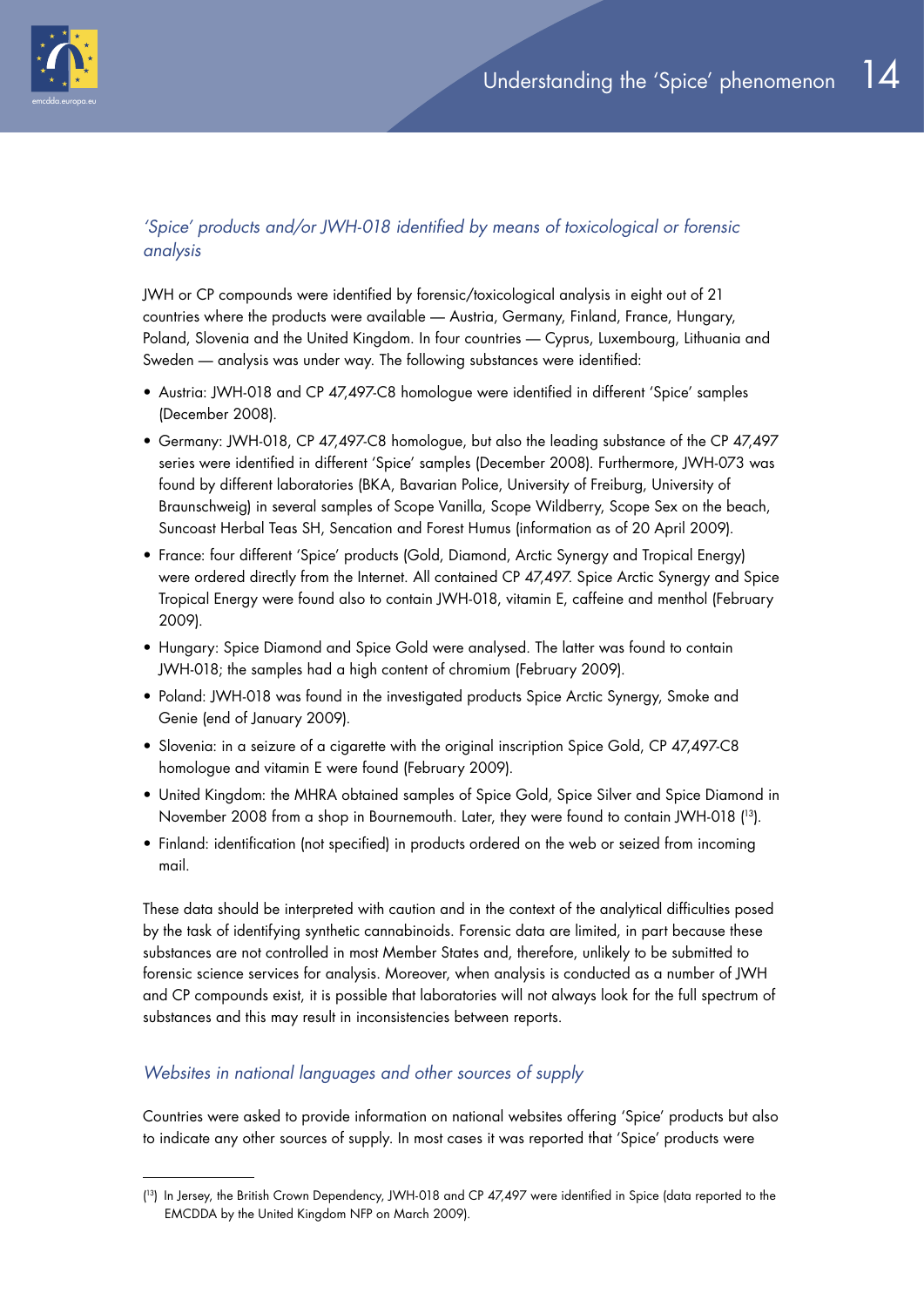

sold on the Internet (see Annex 2) and less frequently in head shops and in smart shops (Austria, Germany, Hungary, Ireland, Luxembourg, Lithuania, Latvia, Portugal and the United Kingdom), sex shops (Lithuania), and fuel stations (Luxembourg).

#### *Patterns of use (user groups, settings)*

Information on patterns of use was collected mostly through Internet forums, where users are sharing experiences. 'Spice' products can be smoked, sometimes together with cannabis, or consumed orally as an infusion. Spain reported that 'users recommend using pipes' while Slovakia reports that 'the fumes of the burning mixture could be inhaled'.

It was reported that 'Spice' products were generally used by teenagers and young people. Other notable issues reported by the countries are:

- cannabis users have used 'Spice' products as a substitute, to enable them to pass drug-screening tests (Germany);
- people interested in using legal biogenic ( 14) drugs are using 'Spice' (Germany);
- sensation-seekers and experimental drug users are attracted to 'Spice' by media coverage (Germany);
- 'Spice' has been reported as a problem in prisons and the probation service (Sweden).

#### *Information on dosage, effects and reported health problems*

Information reported in this area is very limited, which can be explained by the fact that 'Spice' products have arrived relatively recently on the drug market.

An article published by a German researcher (Auwärter et al., 2009) reports that the effects of 'Spice' are similar to the effects of cannabis consumption.

> *To prove pharmacological activity and to gain drug positive blood and urine samples, a self-experiment was conducted by two of the authors. One cigarette containing 0.3 g of Spice Diamond was smoked and several blood and urine samples were collected. Approximately 10 minutes post application, the first noticeable effects occurred in the form of considerably reddened conjunctivae, significant increase of pulse rates, xerostomia (dry mouth) and an alteration of mood and perception. In objective psychomotor tests, no abnormalities were detected, although the subjects had the impression of being moderately impaired. The effects continued for about six hours under slow attenuation. The whole next day, some minor after-effects were still noticeable. These findings were consistent with the majority of reports*

<sup>(</sup> 14) Produced by living organisms or biological processes; naturally occurring.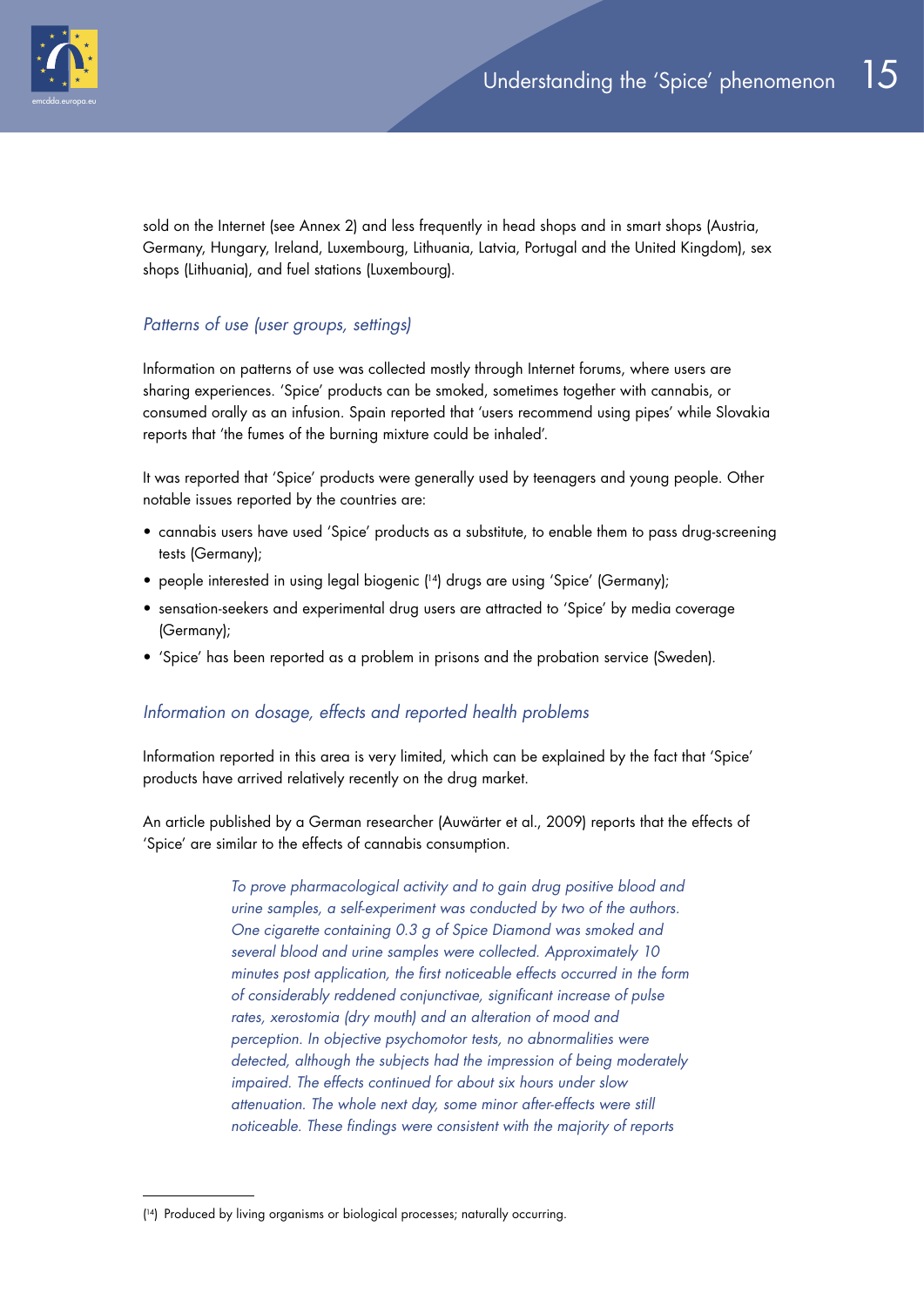

*available on the Internet and confirmed the presence of pharmacologically active compounds ( 15).*

(Auwärter et al., 2009, p. 832)

Some emergency cases were reported in Germany ('effects on the cardiovascular and nervous system like tachycardia and, in some cases, short-term loss of consciousness'). These had been reported in the mass media and via personal communication (Poison Control Centre, Mainz). Italy reported a single case of a 53-year old woman with diabetes, who smoked 'Spice' and was treated in an emergency room, one hour after consumption. She was in an excited state and in psychomotor agitation that was successfully treated with benzodiazepines. For a few hours, the patient was monitored and no alteration of vital parameters was registered. After 12 hours in an emergency room, the patient was discharged in a stable condition. In all cases, the presence of the synthetic cannabinoids was not confirmed by toxicological analysis.

During 2008, the Swedish Poison Information Centre had 51 inquiries (45 cases in total) — 40 of these cases originated from the health care system, i.e. physicians treating patients who reported use of 'Spice'. None of these cases was toxicologically confirmed.

Based on a few accounts from counselling centres in Austria, the subjective effects of 'Spice' were reported as highly variable, ranging from mild to strong, and it was reported that they could be similar to cannabis or, alternatively, completely different. Similar reports from users in Romania suggested that 'Spice' tasted like herbal cannabis and the effects could be similar or even 'better'.

#### *Specific measures to address availability and/or use of 'Spice' products*

In Austria, Cyprus, Finland, Germany, France, Hungary, Italy, Lithuania, Luxembourg, Poland ('legal highs' in general), Sweden, Slovenia and the United Kingdom, the availability and use of 'Spice' products were reported to be of concern. Measures have been taken in some Member States in order to limit the availability, constrain use and avoid any potential health risks for those using the product. Eight countries (Austria, Germany, France, Luxembourg, Poland, Lithuania, Sweden and Estonia) have enacted specific legal measures (see section 7, page 19). In Hungary, Portugal, Slovakia and the United Kingdom, regulations are under consideration or in process or in preparation.

#### *Additional information on 'Spice' products and/or JWH-018 reported by national informants*

Experts completing the questionnaire were also asked to report any additional elements or observations that they consider useful. These are noted below.

• Austria noted that CP 47,497 and HU-210 seemed more important than JWH-018.

<sup>(</sup> 15) C8 homologue of CP 47,497 was found to be the main active component of the investigated 'Spice' variants (see section 4, page 11).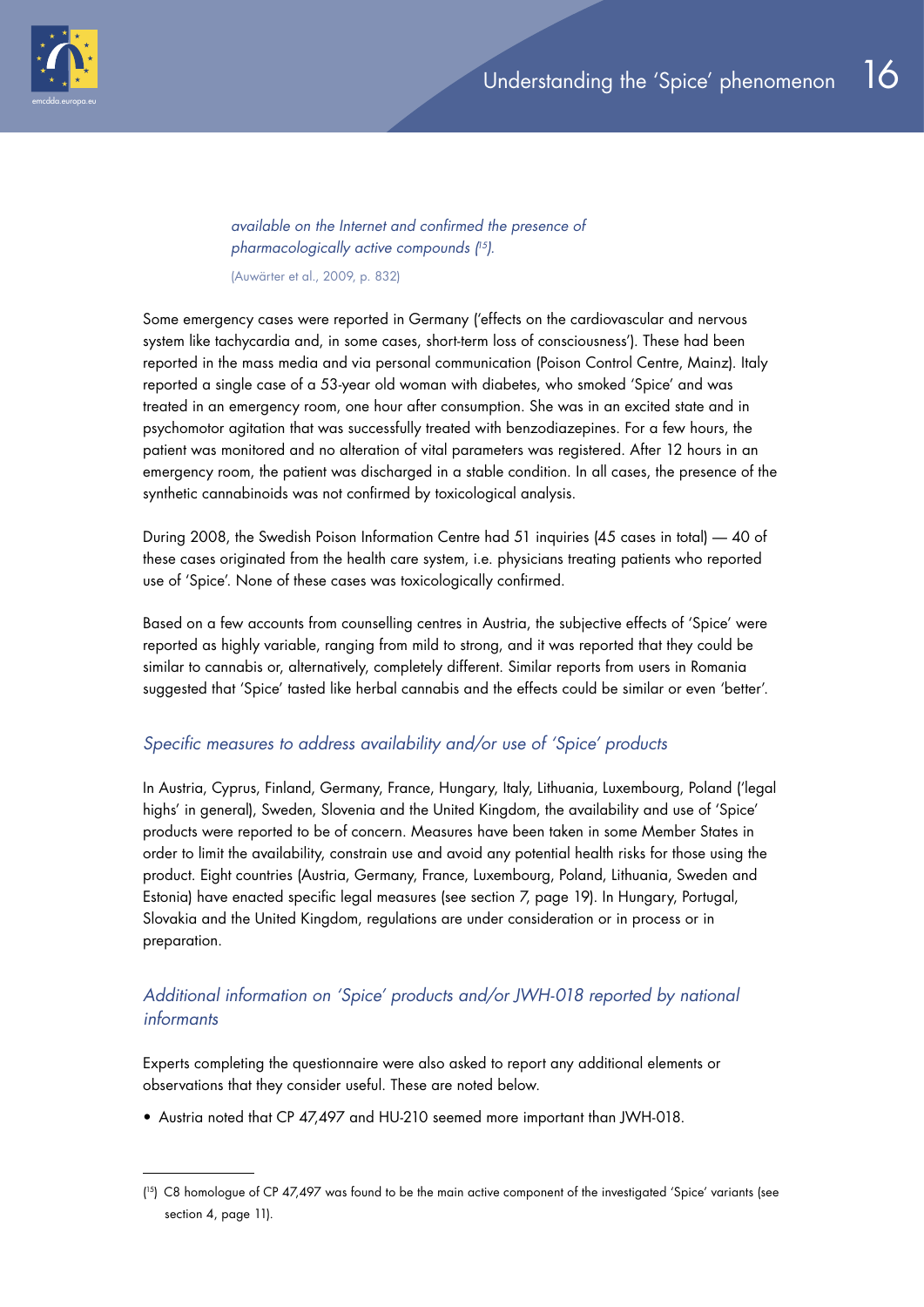

- Germany noted that it remained unclear how synthetic cannabinoids were added, and which was the source of the synthetic cannabinoids.
- Italy noted that JWH-018 was being researched as an analgesic to be used in transdermal patches, and that the Japan Shohin-Bonsai Association and the International Bonsai Society had certified JWH-018 as a safe fertiliser for use at bonsai plant international competitions.
- France reported that information from the French EWS suggested that the presumed target population for these drugs (mainly partygoers) showed little interest in these types of products.
- Hungary noted that an Internet site marketed 'Spice' products as coming from an eco-farm, without any chemical substances present.
- The Netherlands noted that websites selling 'Spice' products, even though they had a .nl domain, excluded the Netherlands from delivery, and consequently no consumption of 'Spice' products was reported in the country.
- The United Kingdom noted that a Google search produced over 11 million hits for Spice Gold (higher than most of the commonly used illicit drugs).

#### *Similar products being marketed in Member States*

Similar herbal products with different brand names were mentioned by Germany, Lithuania, Poland and the United Kingdom (see Annex 2). In most cases, advertising strategies for these products suggested they would create effects similar to 'Spice' products.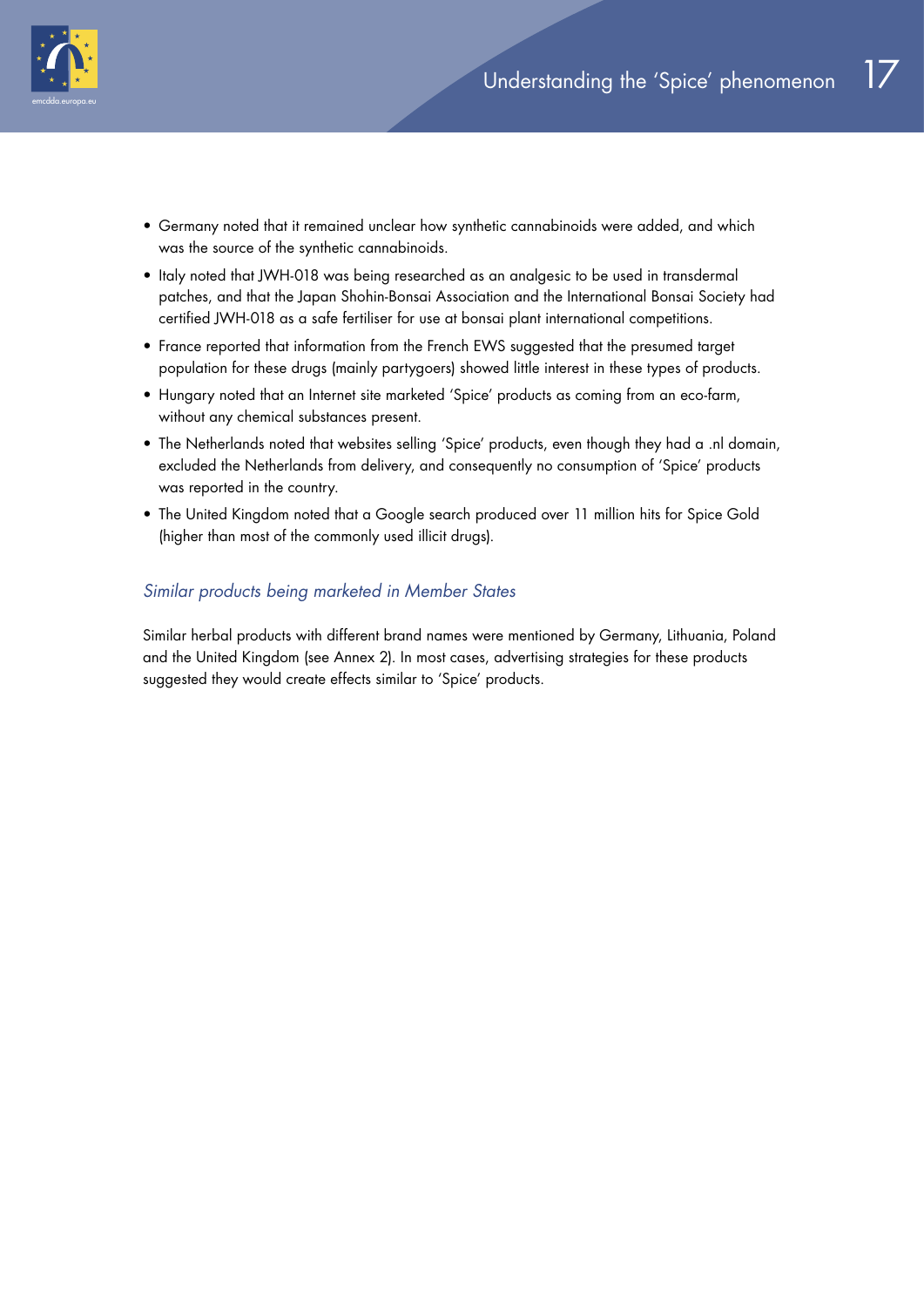

# 6. Internet information

## EMCDDA Internet annual snapshot

To identify current developments in the online drug market, the EMCDDA initiated in 2008 an annual snapshot study. The snapshot was repeated in 2009 and surveyed 115 online shops based in 17 European countries. EU country code domains (e.g. United Kingdom, France, Germany) or other indications of being EU-based (e.g. contact address) were used to identify the country of origin. In 2009, the majority of online retailers identified were based in the United Kingdom (37 %), Germany (15 %), the Netherlands (14 %) and in Romania (7 %).

Among 115 investigated online shops, 48 % of the retailers based in 14 different European countries offered 'Spice' products for sale. For the majority of these, retailers were based in the United Kingdom (53 %), followed by Romania, Ireland and Latvia. 'Spice' products were no longer offered for sale in online shops based in Germany, Austria and France following legal actions to ban or otherwise control 'Spice' products.

The average Internet price of 'Spice' products varied, but was generally between EUR 20 and EUR 30 per 3 g package, depending on the country and the 'strength' of the product. Provided that one 3 g package is sufficient for seven 'joints' (0.4 g per joint), the price is roughly comparable to that of cannabis in Europe, i.e. approximately EUR 3–4 per joint.

Compared to 2008, a greater range of alternative smoking blends to 'Spice' was being advertised by retailers. A total of 27 different herbal smoking blends were identified across all investigated retailers (e.g. Yucatan Fire, Sence, Genie). They were advertised as containing plant-based ingredients, however, according to retailer-supplied information, some also contain the hallucinogenic mushroom Amanita muscaria (e.g. Pep Spice Twisted).

Among the alternatives offered for sale in Austria and Germany were herbal smoking blends such as Space, Scope, Relax and Bull Titan, sold as room odourisers (incense).

## The EU Psychonaut web-mapping project

Since 2007, the EU Psychonaut web-mapping project ( 16) has recorded a rapid diffusion of 'Spice' products over the Internet. More specifically, Google Insights shows that a substantial amount of searches were conducted on 'Spice' products from the end of 2004. However, these increased exponentially in the second part of 2008, presumably as media reports of the drug raised awareness. The majority of the searches for Spice Gold, for instance, came from the Russian Federation, followed by Austria, Sweden, Hungary, Poland, Germany and the United Kingdom. Interestingly, these searches were also linked with key words such as: 'spice gold shop', 'spice gold buy' and 'spice gold smoke'.

<sup>(</sup> 16) The Commission-funded Psychonaut web-mapping project continuously monitors the web for novel compounds, using nine languages, with the support of different tools/software (e.g. Google Insights, Blue Crab, Boolean Search, InSite, Advanced Web Ranking and SerpSpy). The project monitors regularly more than 200 websites, forums and blogs that provide information on many compounds.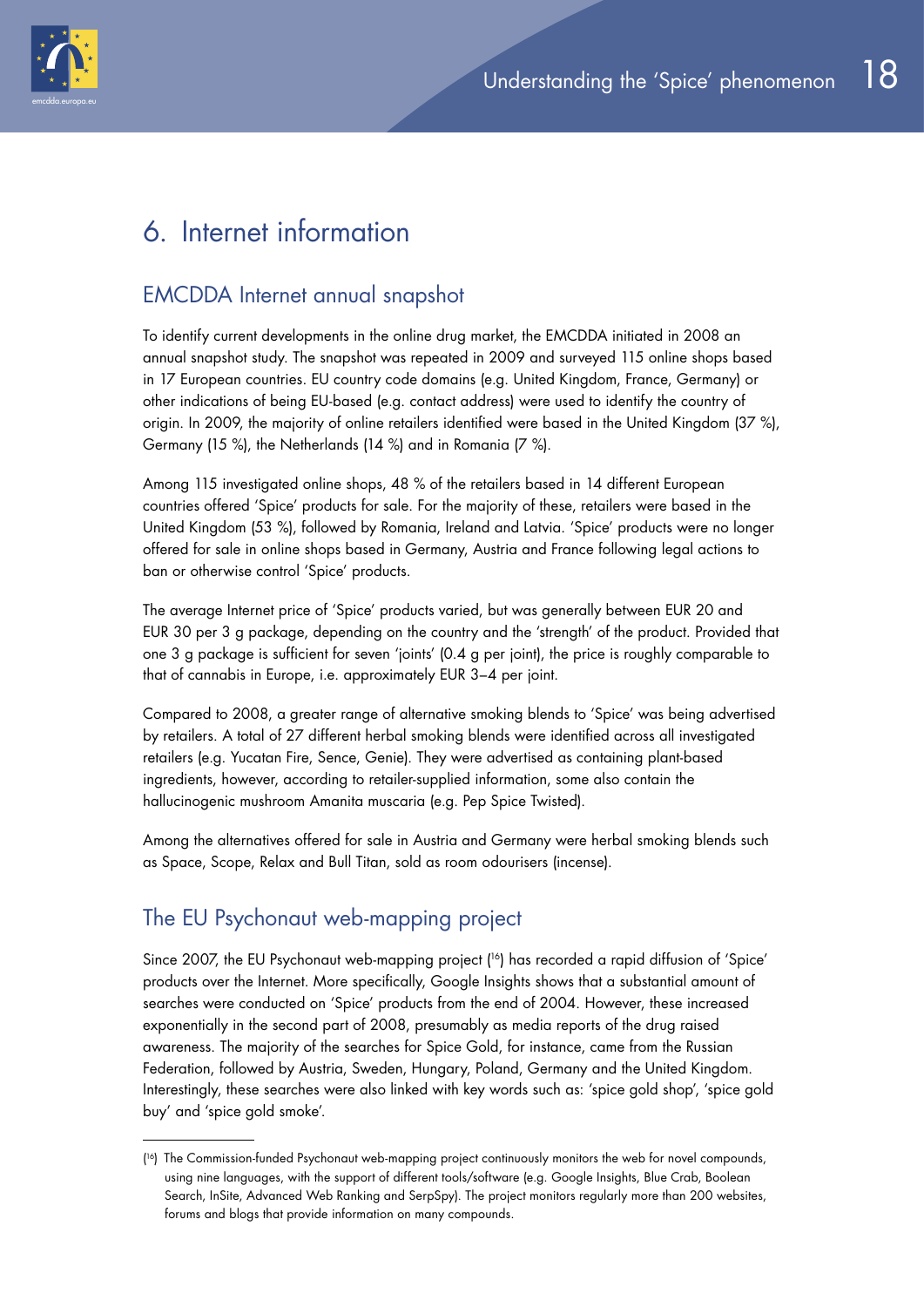

# 7. Control measures

Neither the purported herbal ingredients of 'Spice' and 'Spice'-like products, nor any of the synthetic cannabinoids found in them are internationally controlled under the 1961 or 1971 UN drug control conventions (Single Convention on Narcotic Drugs, 1961; Convention on Psychotropic Substances, 1971). The individual herbal ingredients of 'Spice' products do not seem to be controlled under drugs control legislation (i.e. national legislation implementing the 1961 and 1971 UN conventions) in any of the European Union Member States, except in Poland (see below). Responding to potential health concerns, Austria, Germany, France, Luxembourg, Poland, Lithuania, Sweden and Estonia have recently taken legal actions to ban or otherwise control 'Spice' products and related compounds.

In Austria, a decree under the Pharmaceutical Law (Federal Gazette II No 6/2009 of 7 January 2009) declares that 'smoking mixes containing JWH-018' are prohibited from being imported or marketed in the country. The identification of CP 47,497, its homologues CP 47,497-C6-homologue, CP 47,497-C8-homologue, CP 47,497-C9-homologue and HU-210 led to further amendment of the Pharmaceutical Law, and the Decree published in the Federal Gazette II No 6/2009 of 3 March 2009 prohibits the sale and import of products containing these substances. The Austrian authorities continue to monitor and review the situation in order to decide whether control is required under its Narcotic Drugs Law.

In Germany, following a rapid control under the Pharmaceutical Law, an emergency regulation in effect from 22 January 2009 brought three cannabinoids found in 'Spice' products and two pharmacologically active homologues under Annex II of the Narcotic Drugs Law. These include JWH-018, CP 47,497 and its three homologues (for comparison, also listed in this table are THC and 1-benzylpiperazine — BZP). Unauthorised sale and marketing, production, acquisition and possession of these active agents in any form are therefore illegal. This fast-track regulation is valid for one year; during this time, the German government may pass a standard regulation to bring the substance permanently under control.

Following a scheduling proposal by the Narcotics and Psychotropics National Commission (CNSP) of 19 February 2009, on 24 February the French Minister of Health and Sports classified six synthetic cannabinoids as narcotics in Annexe IV of the Arrêté of 22 February 1990. These are JWH-018, CP 47,497 and its three homologues that were found in 'Spice' products in France as well as HU-210.

By a decree on Amendment of Regulation on Psychotropics signed on 20 April 2009, Luxembourg added as of 4 May 2009, CP 47,497, JWH-018 and HU-210 and other 'synthetic agonists of cannabinoid receptors or synthetic cannabinomimetics' to the list of psychotropic substances subject to the national drug control legislation.

The Polish Parliament adopted the Act of law amending the Act on Counteracting Drug Addiction on 20 March 2009 (Dz.UNr 63 z 23 kwietnia 2009/pozycja Nr 520), which entered into force on 8 May 2009. According to this act, JWH-018 and some of the claimed herbal ingredients of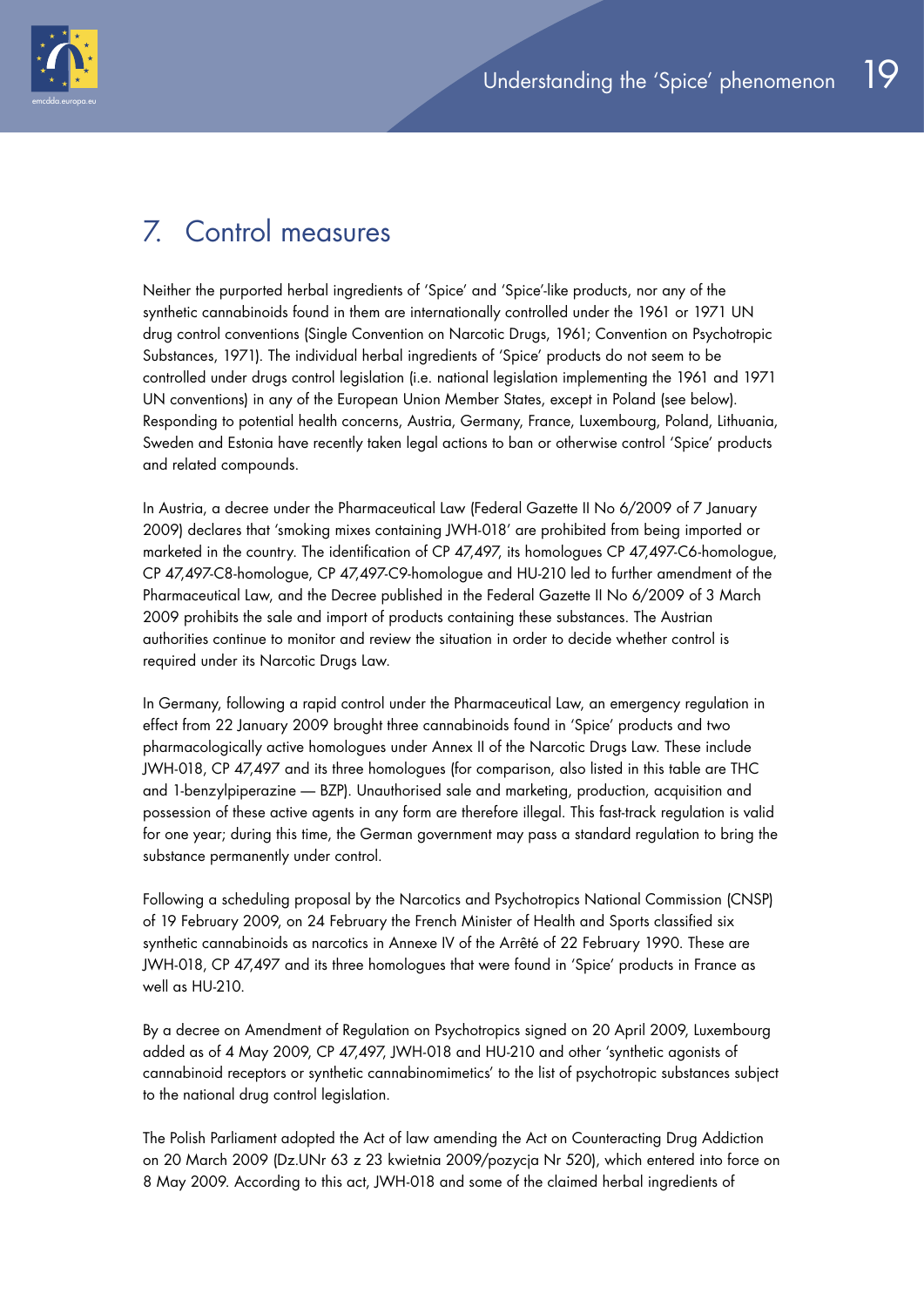

'Spice', such as *Leonotis leonurus* and *Nymphaea caerulea*, were put on the list of controlled substances.

In Lithuania, JWH-018, JWH-073, HU-210, CP-47,497 and homologues were added to the first schedule of plants, narcotic and psychotropic substances, by a decree of the Health Ministry that entered into force as of 27 May 2009.

The Swedish government classified seven synthetic cannabinoids (CP 47,497, and its C6, C8, and C9 homologues, JWH-018, JWH-073 and HU-210) as narcotics in the law 1992:1554. The Government decision was made on 30 July 2009 and this entered into force on 15 September 2009.

In Estonia, from 24 July 2009, the following synthetic cannabinoids are controlled by the Narcotic Drugs and Psychotropic Substances Act: CP 47,497, and its C6, C8, and C9 homologues, HU-210 and JWH-018.

On 12 August 2009 the Advisory Council on the Misuse of Drugs (ACMD) advised the United Kingdom government to classify and control a broad range of synthetic cannabinoids by the Misuse of Drugs Act (1971) (Advisory Council on the Misuse of Drugs, 2009). The recommendation proposed the cannabinoids to be brought under control by means of generic definitions, in order to cover the products that are, or could in the future, be used in preparations. Five substances were named for specific control: HU-210, WIN-55, 212-2, HU-243 and CP 50,5561. These five and the generically defined substances should be placed under Schedule 1, while Nabilone (a component of the existing medicinal product Cesamet®) should be placed under Schedule 2 of the Misuse of Drugs Regulations (2001).

In Hungary, a formal decision of 9 March 2009 (OTH 233-10/2009 and KNRI 3991-3/2009) of the Regional Chief Medical Officer on behalf of the Central Hungarian Regional Institute of National Public Health and Medical Officer's Service, prohibits the distribution of herbal mixtures named as Spice Gold, Spice Diamond and Sence and any other products containing the same herbal mixture. The decision is not an overall prohibition of the distribution of 'Spice' products, but solely applies to a specific distributor. Furthermore, Hungary reported that it is working on the suppression of distribution of 'Spice' ingredients that are listed as plants not allowed for food supplements. Two ingredients of 'Spice' (*Nelumbo nucifera* and *Nymphaea alba*) are already listed in an annex of a regulation controlling plants and parts of plants not recommended for use as food supplements.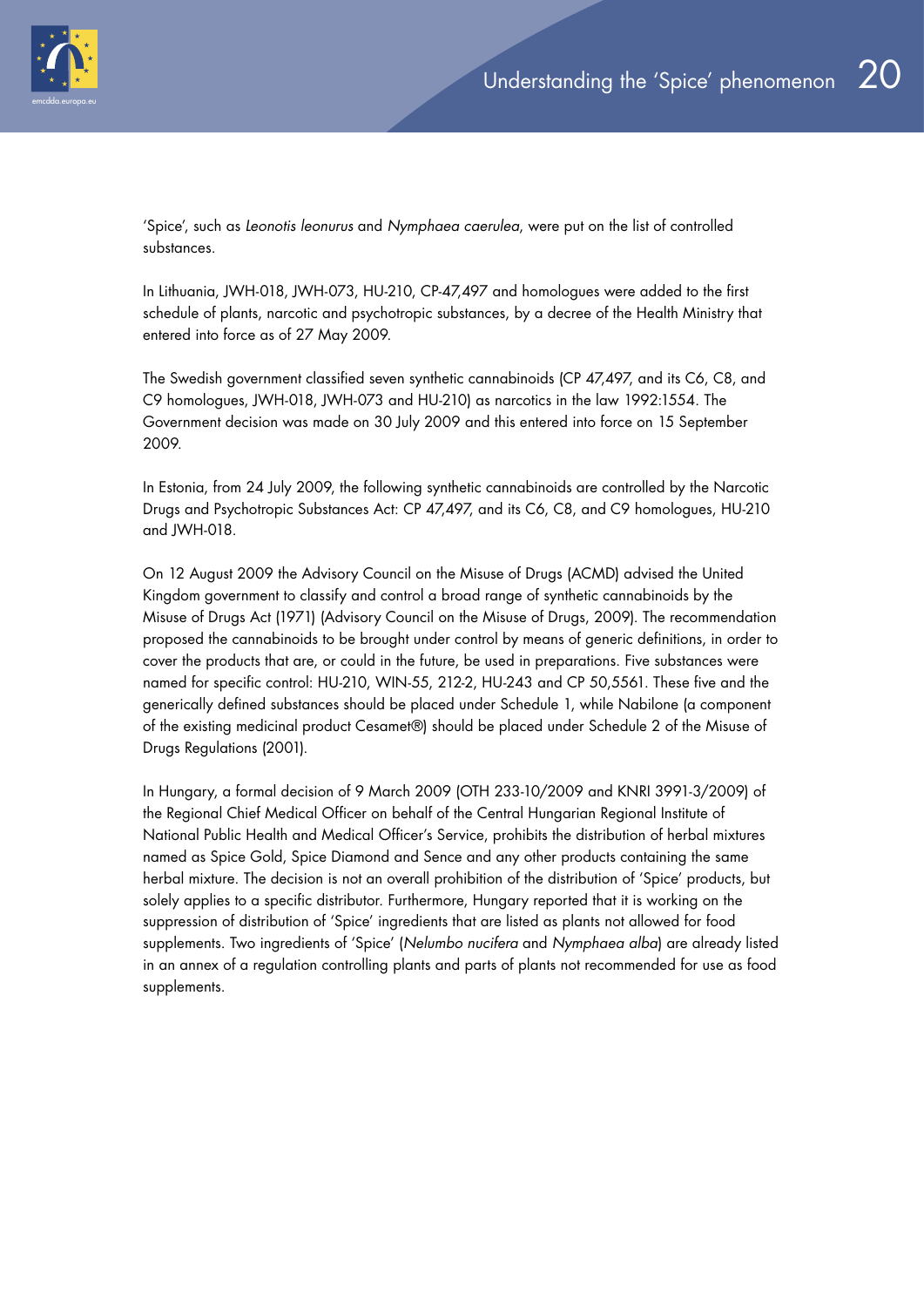



## 8. Conclusions

The appearance of various 'herbal highs' — herbal mixtures whose contents may vary from innocuous, non-psychoactive vegetable matter to synthetic chemicals with marked psychoactive properties poses a range of difficult questions for drug policy. These range from the conceptual how to define which products are of interest, given that the wide variety of 'Spice' and 'Spice'-like products and herbal mixtures are sold for many reasons, including alternative health remedies, and as foodstuffs — to the practical and methodological — how to monitor the products sold, identify the synthetic compounds that they may contain and assess their health risks.

'Spice' and other 'herbal' products are often referred to as 'legal highs' or 'herbal highs', in reference to their legal status and purported natural herbal make-up (McLachlan, 2009; Lindigkeit et al., 2009; Zimmermann et al., 2009). However, albeit not controlled, it appears that most of the ingredients listed on the packaging are actually not present in the 'Spice' products and it is seems likely that the psychoactive effects reported are most probably due to added synthetic cannabinoids, which are not shown on the label. There is no evidence that JWH, CP and/or HU compounds are present in all 'Spice' products or even batches of the same product. Different amounts or combinations of these substances seem to have been used in different 'Spice' products to produce cannabis-like effects. It is possible that substances from these or other chemical groups with a cannabinoid agonist or other pharmacological activity could be added to any herbal mixture ( 17) (Griffiths et al., 2009).

The emergence of new, smokable herbal products laced with synthetic cannabinoids can also be seen as a significant new development in the field of so-called 'designer drugs'. With the appearance, for the first time, of new synthetic cannabinoids, it can be anticipated that the concept of 'designer drugs' being almost exclusively linked to the large series of compounds with phenethylamine and tryptamine nucleus will change significantly ( 18). There are more than 100 known compounds with cannabinoid receptor activity and it can be assumed that further such substances from different chemical groups will appear (with direct or indirect stimulation of CB, receptors). So far, the 'Spice' and 'Spice'-like preparations in Europe have been found to contain at least nine new substances from three chemically distinct groups of synthetic cannabinoids (JWH, CP and HU), plus a fatty acid amide with cannabinoid-like activity (oleamide). This presents an ongoing challenge, not only for their forensic and toxicological identification, but also for risk assessment and the development of possible control strategies.

At present, almost nothing is known about the pharmacology, toxicology and safety profile of such compounds in humans. However, since the type and amount of added synthetic cannabinoids may

<sup>(</sup> 17) For example, in February 2009, the Austrian Federal Ministry of Health analysed a sample of Highdi´s Almdröhner leading to identification of mitragynin (the main psychoactive alkaloid of the plant Kratom). Similarly, in June 2009, a metabolite of the synthetic opioid analgesic Tramadol was found by German researchers in an incense preparation called 'Krypton', advertised as a Kratom-based product. Kratom is controlled in several south-east Asian states, but in the EU only Lithuania, Denmark and Latvia control both the plant and its main psychoactive principle.

<sup>(</sup> 18) Phenethylamines are also referred to as amphetamine type stimulants — a group that includes amphetamines and ecstasy drugs (MDMA and its congeners); the tryptamine group includes drugs like psilocin, DMT and DET.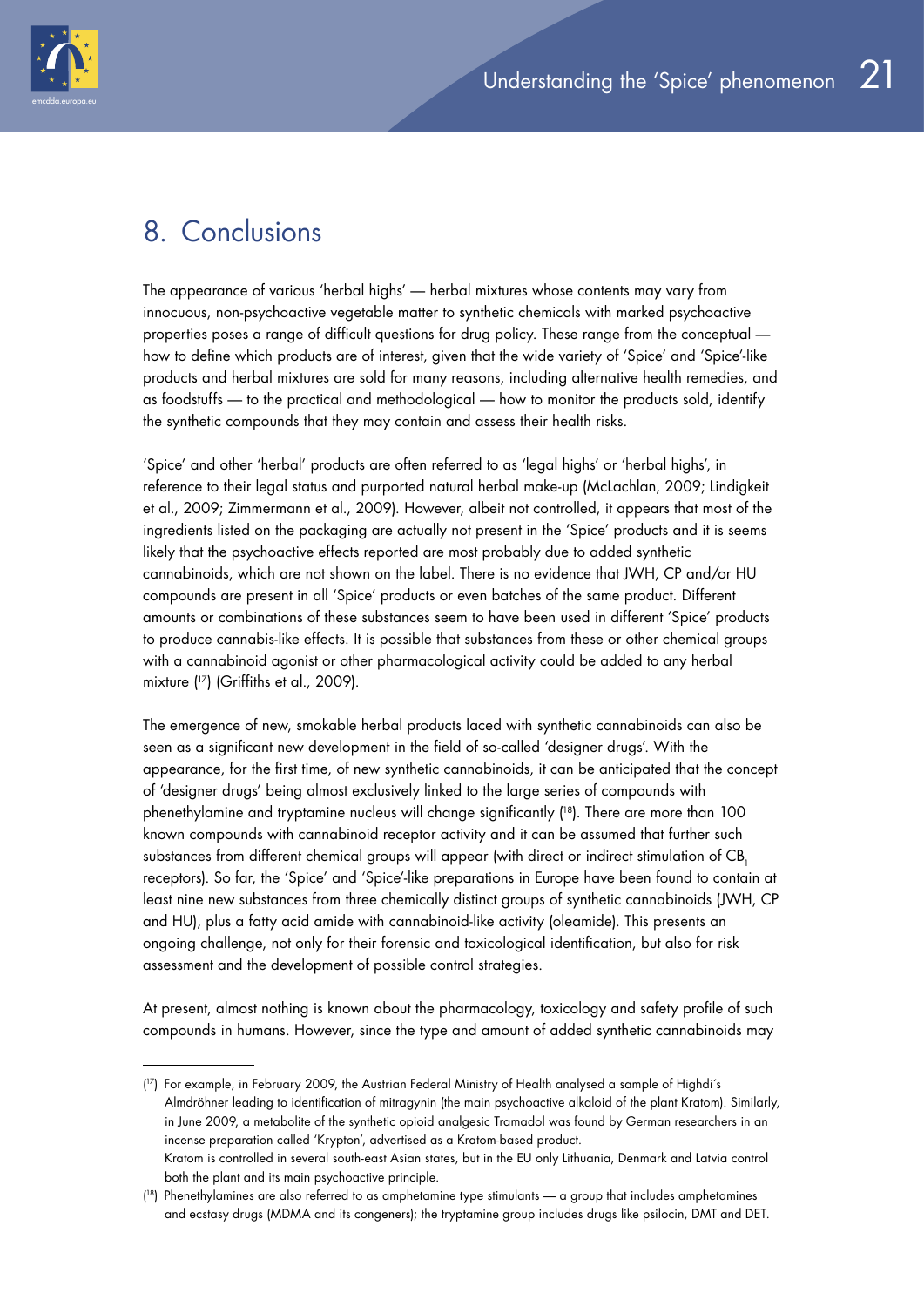vary considerably and some of the compounds may be active in very small doses, the possibility of accidental overdosing with a risk of severe psychiatric complications cannot be excluded. Furthermore, the appearance of full CB receptor agonists could potentially lead to life-threatening conditions in the case of overdose.

Media information suggests that some 'Spice' products may have been produced in Asia (e.g. China), whereas the synthetic cannabinoids may have been produced in various countries that offer cheap organic syntheses. However, it remains unclear where and how the actual production of the herbal mixtures, the synthetic cannabinoids and their addition to the herbal mixtures takes place. In terms of detecting the availability of new synthetic drugs, the 'Spice' phenomenon serves as a useful example of how these developments can be difficult to detect. First, because 'Spice' was sold as a commodity only available through the Internet, or in specialised shops, rather than through clandestine production and illegal circulation, this did not generate seizures or indicate criminality that might have prompted the interest and involvement of specialised law enforcement agencies. Second, the limited knowledge about the chemistry and effects of the new compounds contributed to the creation of a 'grey zone' where the potentially responsible institutions (public health authorities or the competent authorities for medicinal products) did not assume immediate responsibility. A question for the future is what sort of mechanisms are appropriate to monitoring the appearance of products such as 'Spice' and accessing their possible impact? It appears likely that if such developments are to be detected at an early stage, a more proactive strategy may be necessary.

In many countries where 'Spice' and related substances are available, they have now become a concern. Various national control measures have been implemented in Austria, Germany, France, Luxembourg, Poland, Lithuania, Sweden and Estonia and are under consideration in other Member States. Nevertheless, the sheer number of potentially psychoactive synthetic cannabinoids means that control measures targeting individual chemicals can easily be circumnavigated. Therefore, it may be useful to consider experiences from Member States where a more generic approach to controlling drugs exists. Furthermore, even if control legislation is adopted, the unavailability of analytical data and reference samples, as well as methodologies for toxicological identification of metabolites in urine, are likely to pose challenges to the effective implementation of control measures.

The extent to which 'Spice' products are used in Europe is unknown, and the users seem to be a heterogeneous group. They may include those wanting a legal alternative to illegal drugs, or drug users wishing to pass successfully an employment/other drug testing procedure aimed at detecting illicit drug use. This may be an important issue for any setting where drug abstinence control is obligatory (e.g. specific psychiatry or prison settings, driving liability testing, etc.). In general, it can be argued that legally available substances that can be legitimately promoted may have a greater potential for diffusion than controlled substances, especially if the price is comparable and they deliver similar effects. However, to date as far as we can tell, the substances JWH-018, JWH-073, JWH-398, JWH-250, CP 47,497 and its C6, C8 and C9 homologues, and HU-210 have not been widely used as psychoactive drugs in their own rights, but have been surreptitiously added to 'Spice' products, which have been misrepresented as herbal products. Therefore, it remains an open question if there is, or will be, a wider, specific demand for any of these particular substances. With this in mind, the need for further action as stipulated by Council Decision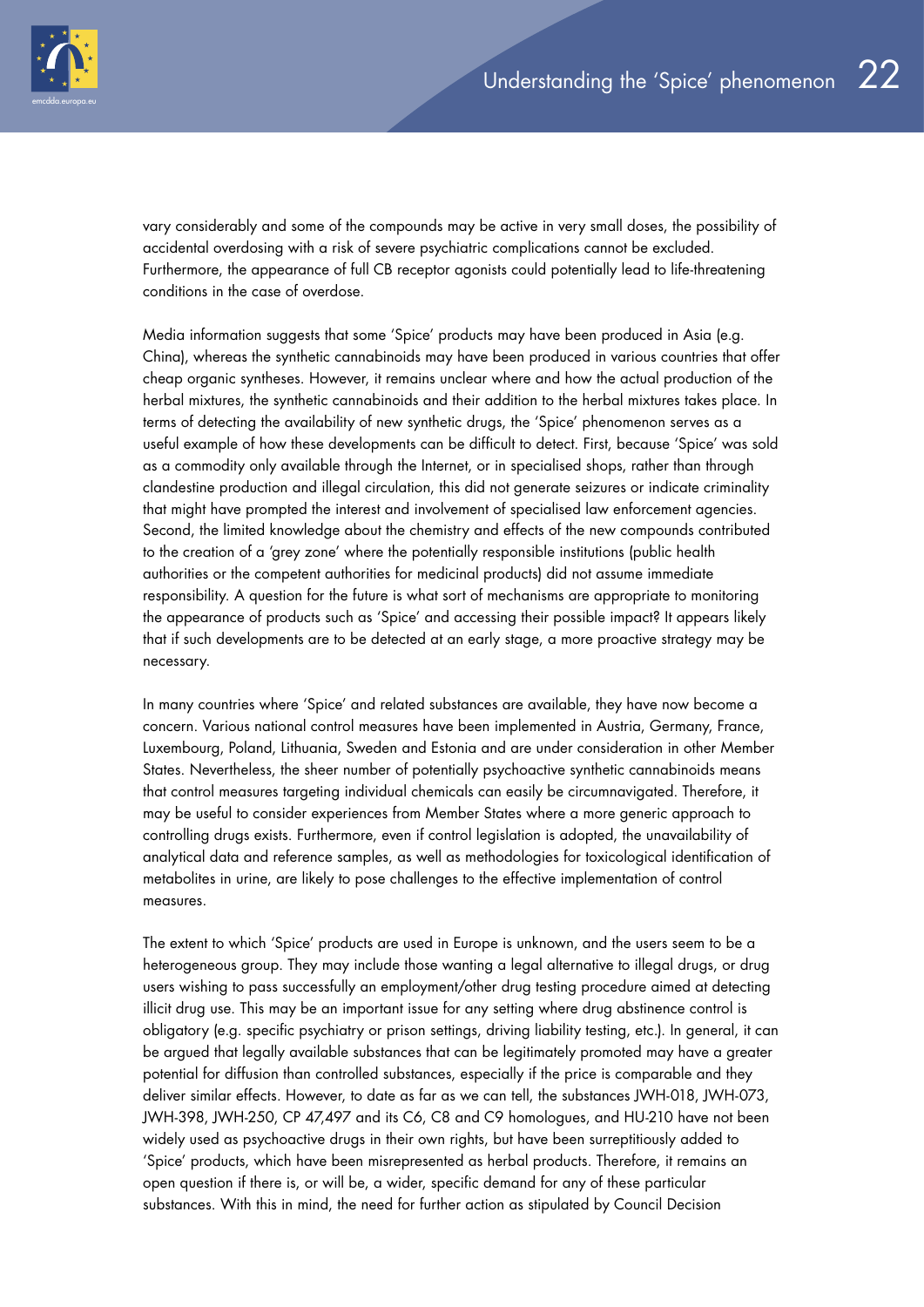

2005/387/JHA (Council Decision, 2005) remains an option for future review. The EWS will remain vigilant in this respect, as various new ('Spice' or 'Spice'-like) herbal products with different packaging and names appear to be continuously appearing. This, together with the variety and number of synthetic cannabinoids (or other substances) that could be potentially added to the herbal products, continues to pose challenges for identification, monitoring and risk appraisal of the phenomenon.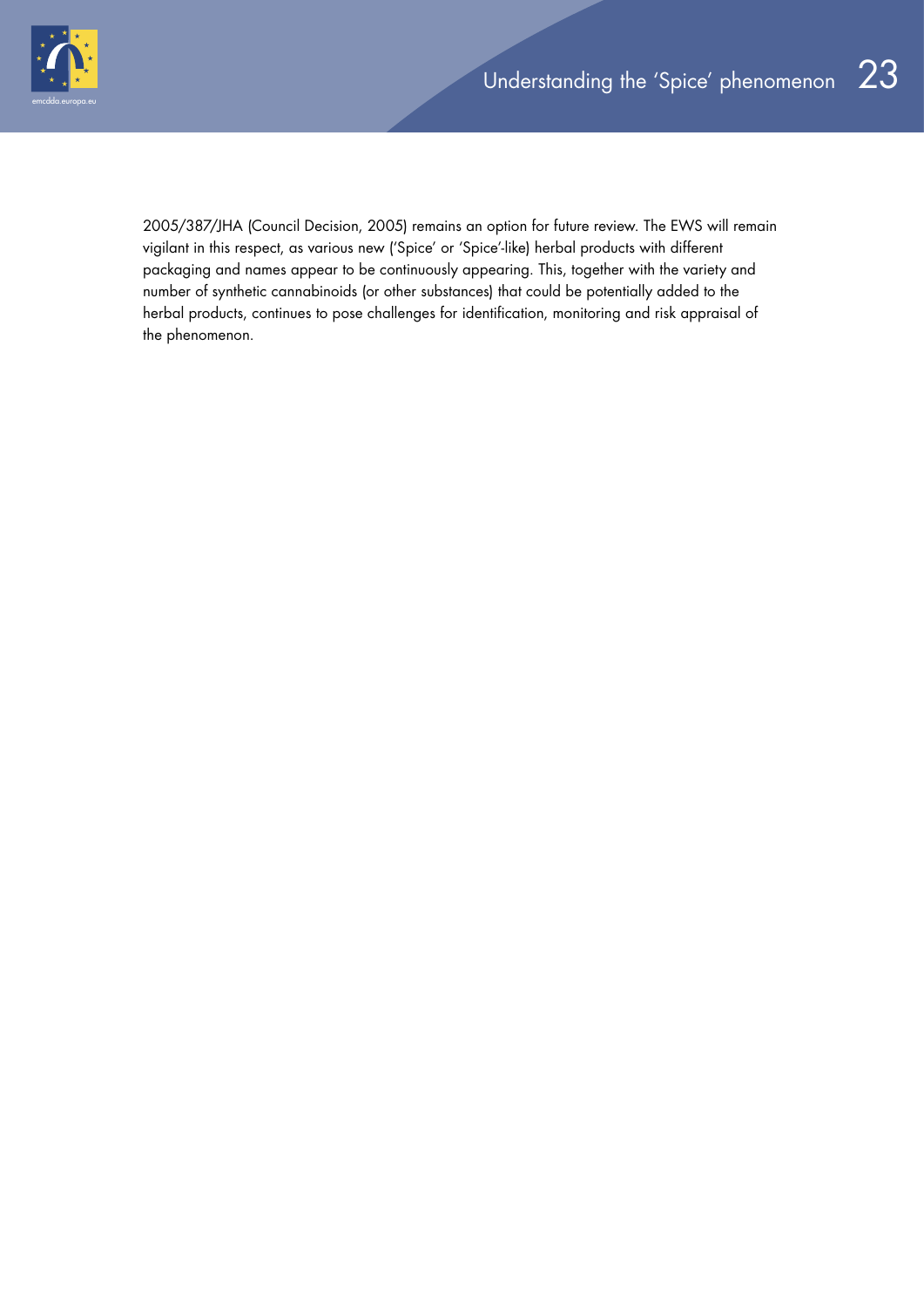

# Acknowledgements

Authors: Roumen Sedefov (EMCDDA), Ana Gallegos (EMCDDA), Les King (United Kingdom Reitox national focal point, Department of Health, United Kingdom), Dominique Lopez (EMCDDA), Volker Auwärter (University Medical Centre Freiburg, Institute of Forensic Medicine, Germany), Brendan Hughes (EMCDDA) and Paul Griffiths (EMCDDA).

The EMCDDA would like to thank the following for their help and for participating in the EMCDDA expert meeting '"Spice" and related synthetic cannabinoids', organised on 6 March 2009, in Lisbon:

- Reitox national focal points, and specifically their early-warning systems;
- Johanna Schopper (Bundesministerium für Gesundheit Leiterin der Abteilung III/B/6 (Drogen und Suchtmittel), Austria);
- Michel Mallaret (Centre d'Evaluation et d'Information sur les Pharmacodépendances CHU de Grenoble, France);
- Ingo Michels (Office of the Federal Drug Commissioner Federal Ministry of Health (Bundesministerium für Gesundheit), Germany);
- Wim Best (Health Care Inspectorate, the Netherlands);
- István Ujváry (iKem BT, Hungary);
- Paolo Deluca (Web Mapping Project, National Addiction Centre, Institute of Psychiatry King's College London);
- Andrew Jack (*Financial Times*);
- Florence Butlen and Sahid Hocine (European Medicines Agency);
- Michael Farrell (Chairman of the EMCDDA Scientific Committee, National Addiction Centre — Kings College London);
- EMCDDA colleagues Jennifer Hillebrand, Roland Simon and Anabela Almeida.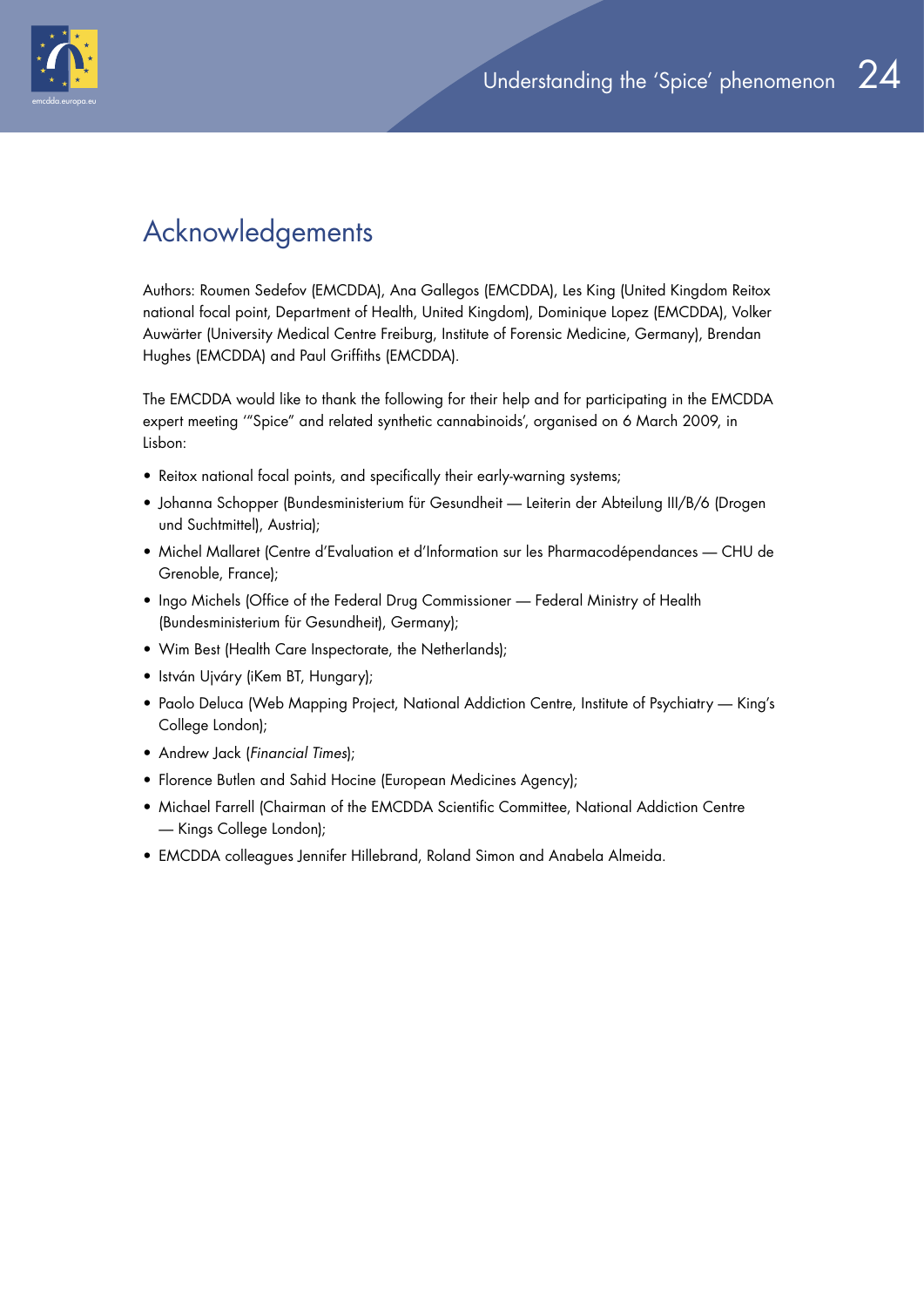

# References

Advisory Council on the Misuse of Drugs (2009), 'Consideration of the major cannabinoid agonists. Available at: http://drugs.homeoffice.gov.uk/drugs-laws/acmd/

Aung., M. M., Griffin, G., Huffman, J. W., et al. (2000), 'Influence of the N-1 alkyl chain length of cannabimimetic indoles upon CB<sub>1</sub> and CB<sub>2</sub> receptor binding', *Drug and Alcohol Dependence* 60, pp. 133–140.

Auwärter, V., Dresen, S., Weinmann, W., et al. (2009), 'Spice and other herbal blends: harmless incense or cannabinoid designer drugs?' *Journal of Mass Spectrometry* 44 (5), pp. 832–837.

Chin, C., Murphy, J. W., Huffman, J. W. and Kendall, D. A. (1999), 'The third transmembrane helix of the cannabinoid receptor plays a role in the selectivity of aminoalkylindoles for CB<sub>2</sub>, peripheral cannabinoid receptor', *The Journal of Pharmacology and Experimental Therapeutics* 291 (2), pp. 837–844.

Compton, D. R., Johnson, M. R., Melvin, L. S. and Martin, B. R. (1992) 'Pharmacological profile of a series of bicyclic cannabinoid analogs: classification as cannabimimetic agents', *Journal of Pharmacology and Experimental Therapeutics* 260 (1), pp. 201–209.

Compton, D. R., Rice, K. C., de Costa, B. R., et al. (1993), 'Cannabinoid structure-activity relationships: correlation of receptor binding and *in vivo* activities', *Journal of Pharmacology and Experimental Therapeutics* 265 (1), pp. 218–226.

Convention on Psychotropic Substances (1971), United Nations.

Council Decision (2005), 'Council Decision 2005/387/JHA of 10 May 2005 on the information exchange, risk-assessment and control of new psychoactive substances', *Official Journal of the European Union* 127, pp. 32–37, 20 May 2005.

DEA (US Drugs Enforcement Administration) (2009), *Microgram Bulletin*, 42 (3).

EMCDDA (2007), *Early-warning system on new psychoactive substances — Operating guidelines*, European Monitoring Centre for Drugs and Drug Addiction, Lisbon.

EMCDDA Drug profile on synthetic cannabinoids. Available at: http://www.emcdda.europa.eu/ publications/drug-profiles

Glass, M. and Northup, J. K. (1999), 'Agonist selective regulation of G proteins by cannabinoid CB<sub>1</sub> and CB<sub>2</sub> receptors', Molecular Pharmacology 56, pp. 1362-1369.

Griffiths, P., Sedefov, R., Gallegos, A. and Lopez, D. (2009), 'How globalisation and market innovation challenge how we think about and respond to drug use: "Spice" — a case study', *Addiction*, submitted.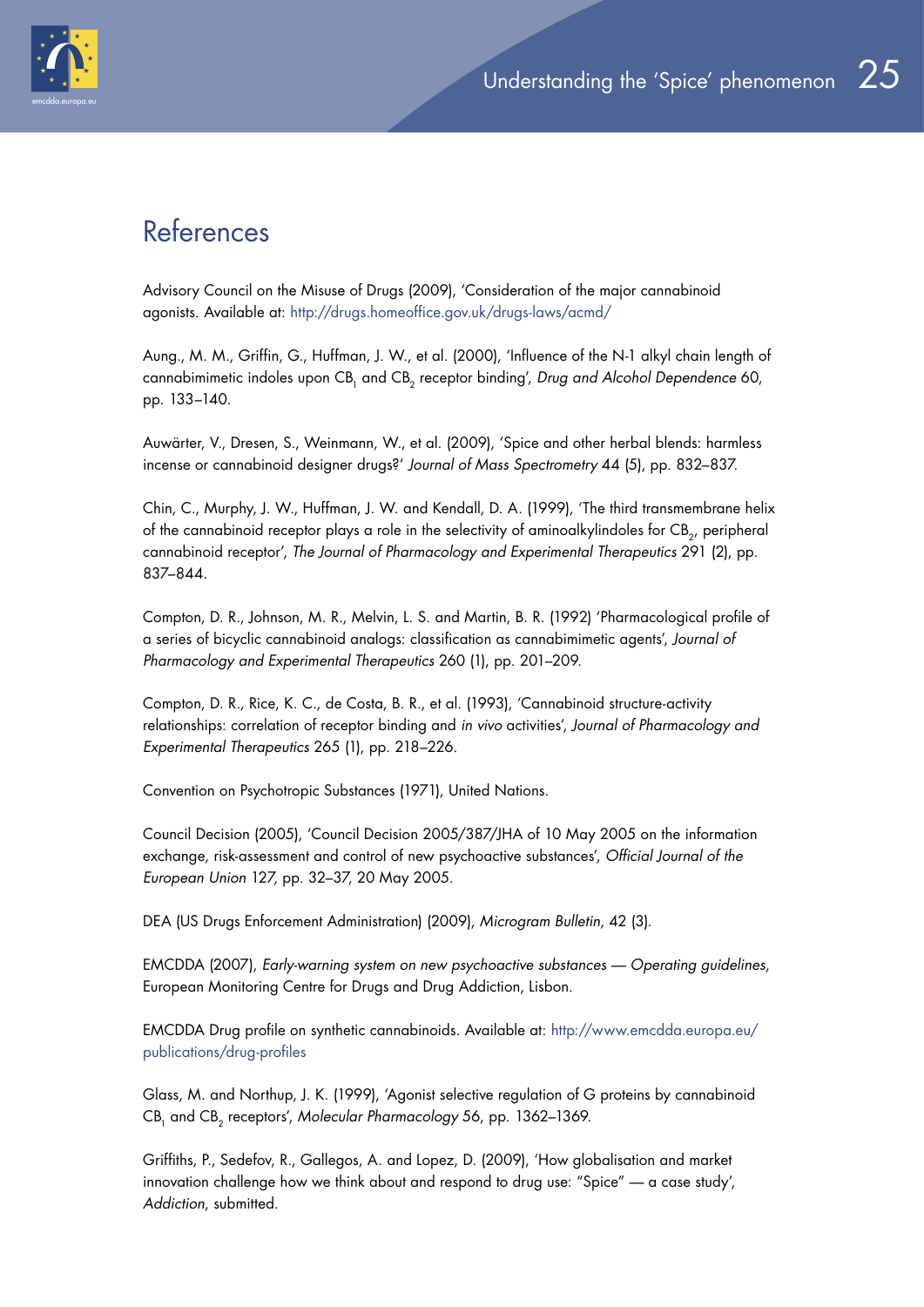

Howlett, A. C., Barth, F., Bonner, T. I., et al. (2002), 'International union of pharmacology. XXVII. Classification of cannabinoid receptors', *Pharmacological Reviews* 54 (2), pp. 161–202.

Huffman, J. W. (2009), 'Cannabimimetic indoles, pyrroles, and indenes: structure-activity relationships and receptor interactions', in Reggio, P. H. (ed.), *The cannabinoid receptors*, Humana Press, Totowa, NJ.

Huffman, J. W., Mabon, R., Wu, M.-J., et al. (2003), '3-Indolyl-1-naphthylmethanes: new cannabimimetic indoles provide evidence for aromatic stacking interactions with the CB, cannabinoid receptor', *Bioorganic and Medicinal Chemistry* 11, pp. 539–549.

Huffman, J. W., Thompson, A. L. S., Wiley, J. L. and Martin, B. R. (2008), 'Synthesis and pharmacology of 1-Deoxy Analogs of CP-47,497 and CP-55,940', *Bioorganic and Medicinal Chemistry* 16 (1), pp. 322–335.

Huffman, J. W., Zengin, G., Wu, M. J., et al. (2005), 'Structure-activity relationships for 1-alkyl-3-(1 naphthoyl)indoles at the cannabinoid CB<sub>1</sub> and CB<sub>2</sub> receptors: steric and electronic effects of naphthoyl substituents. New highly selective CB<sub>2</sub> receptor agonists', *Bioorganic and Medicinal Chemistry* 13, pp. 89–112.

Jiang, W., Zhang, Y., Xiao ,L., et al. (2005), 'Cannabinoids promote embryonic and adult hippocampus neurogenesis and produce anxiolytic- and antidepressant-like effects', *The Journal of Clinical Investigation* 115 (11), pp. 3104–3116.

Lambert, D. and Di Marzo, V. (1999), 'The Palmitoylethanolamide and oleamide enigmas: are these two fatty acid amides cannabimimetic?', *Current Medicinal Chemistry* 6, pp. 757–773.

Leggett, J. D., Aspley, S., Beckett, S. R. G., et al. (2004), 'Oleamide is a selective endogenous agonist of rat and human CB1 canabinoid receptors', *British Journal of Pharmacology* 141, pp. 253–262.

Lindigkeit, R., Boehme, A., Eiserloh, I., et al. (2009), 'Spice: a never ending story?', *Forensic Science International* 191 (1–3), pp. 58–63.

McLachlan, G. (2009), 'Taking the spice out of legal smoking mixtures', *The Lancet* 374, p. 600.

Mechoulam, R., Feigenbaum, J. J., Lander, N., et al. (1988), 'Enantiomeric cannabinoids: stereospecificity of psychotropic activity', *Experientia* 44, pp. 762–764.

Ottani, A. and Giuliani, D. (2001), 'HU 210: a potent tool for investigations of the cannabinoid system', *CNS Drug Reviews* 7 (2), pp. 131–145.

Pertwee, R. G. (2005), 'The therapeutic potential of drugs that target cannabinoid receptors or modulate the tissue levels or actions of endocannabinoids', *The AAPS Journal* 7 (3), Article 64, E625–E654.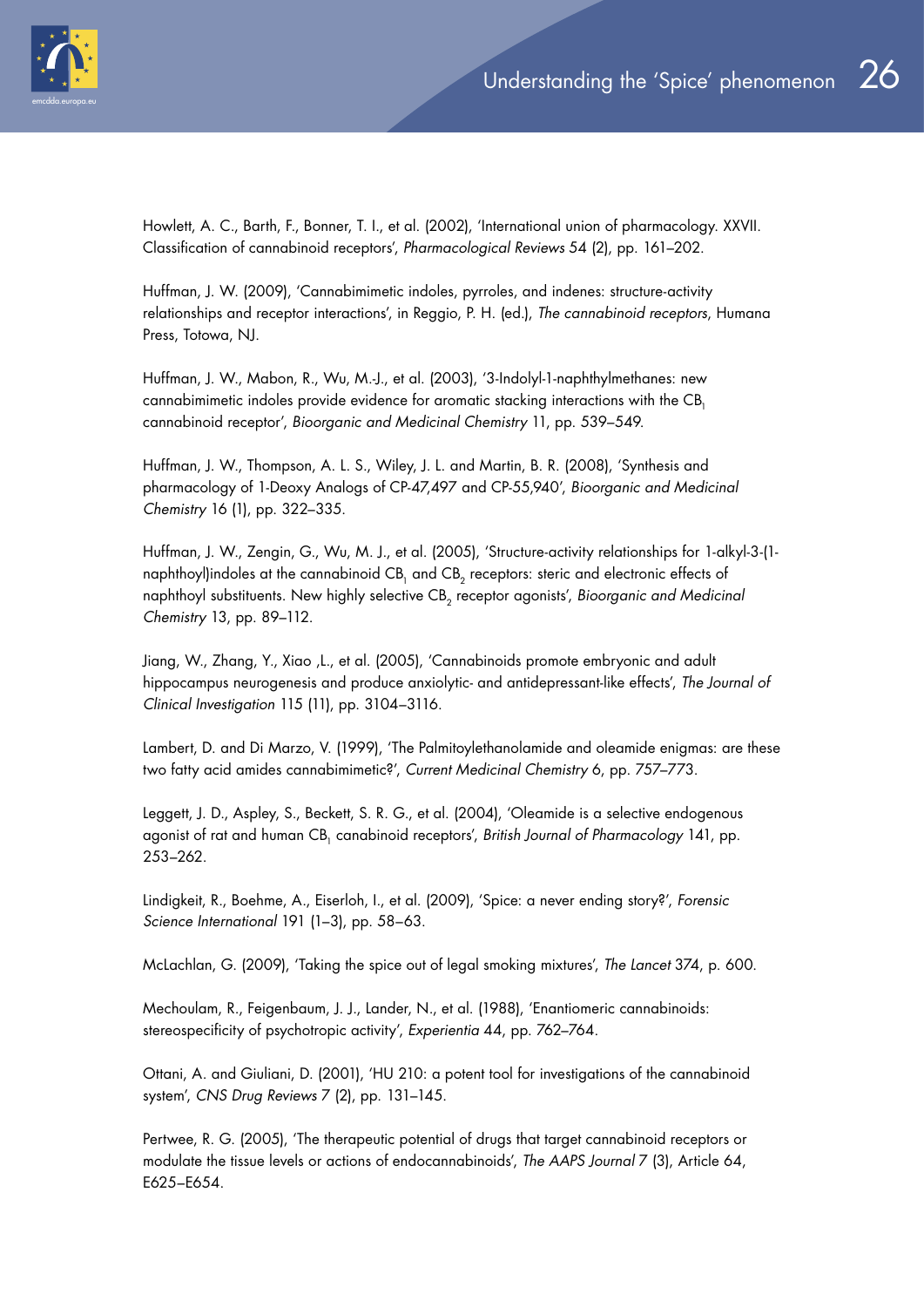

Single Convention on Narcotic Drugs (1961), 'Single Convention on Narcotic Drugs, 1961, as amended by the 1972 Protocol amending the Single Convention on Narcotic Drugs, 1961', United Nations.

Steup, C. (2008), 'Untersuchung des Handelsproduktes "Spice"', THC Pharm GmbH, 30 December 2008.

Uchiyama, N., Kikura-Hanajiri, R., Kawahara, N. and Goda, Y. (2009), 'Identification of a cannabimimetic indole as a designer drug in a herbal product', *Forensic Toxicology* 27, pp. 61–66.

Vann, R. E., Warner, J. A., Bushell, K., et al. (2009), 'Discriminative stimulus properties of Δ9-tetrahydrocannabinol (THC) in C57BL/6J mice', *European Journal of Pharmacology* 615 (1–3), pp. 102–107.

Weissman, A., Milne, G. M. and Melvin, L. S., Jr. (1982), 'Cannabimimetic activity from CP-47,497, a derivative of 3-phenylcyclohexanol', *Journal of Pharmacology and Experimental Therapeutics* 223 (2), pp. 516–523.

Wiley, J.L., Compton, D.R., Dai, D., et al. (1998), 'Structure-activity relationships of indole- and pyrrole-derived cannabinoids', *The Journal of Pharmacology and Experimental Therapeutics* 285 (3), pp. 995–1004.

Zimmermann, U. S., Winkelmann, P.R., Pilhatsch, M., et al. (2009), 'Withdrawal phenomena and dependence syndrome after the consumption of "Spice Gold"', *Deutsches Aerzteblatt International* 106 (27), pp. 464–467.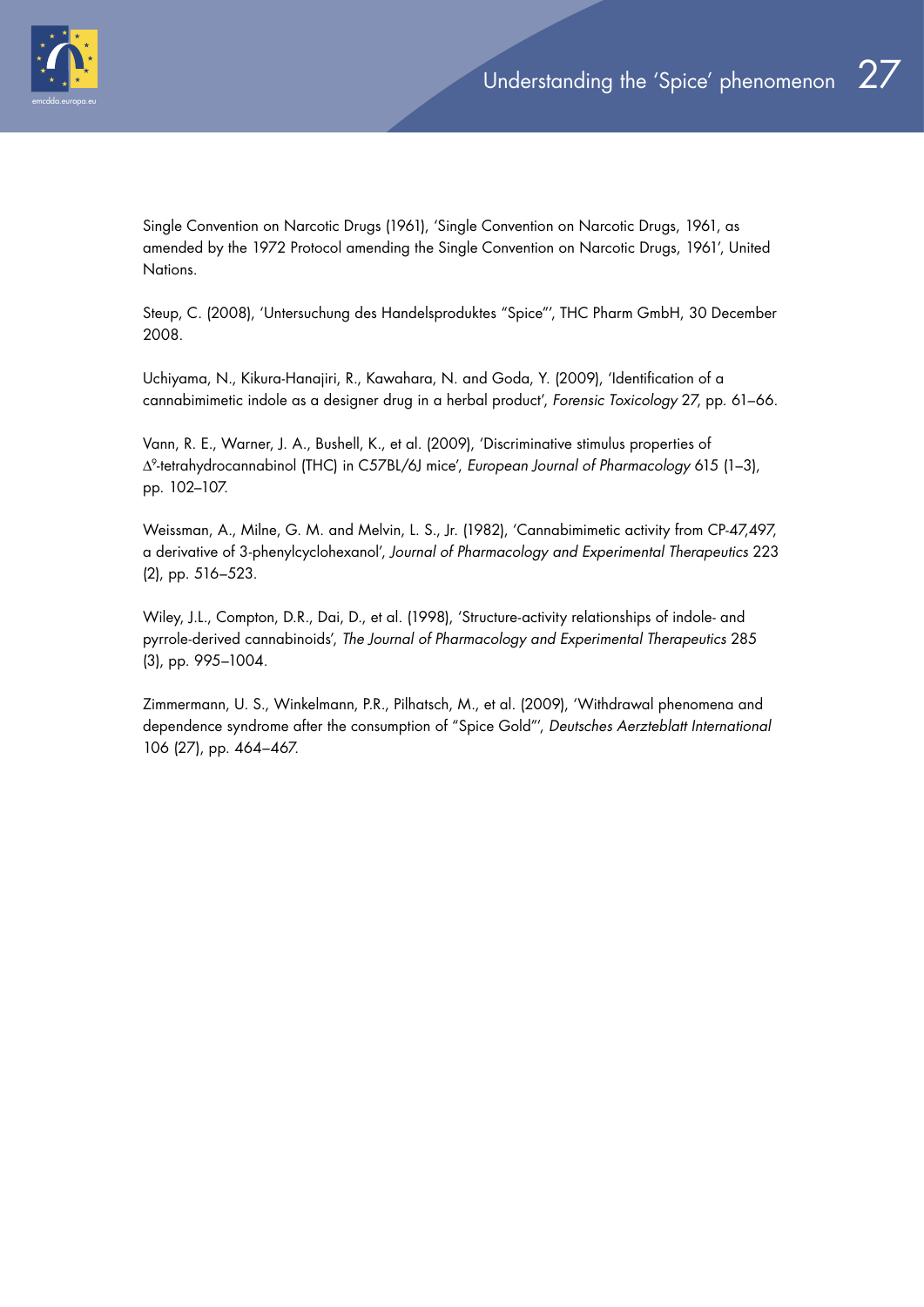

# Annex 1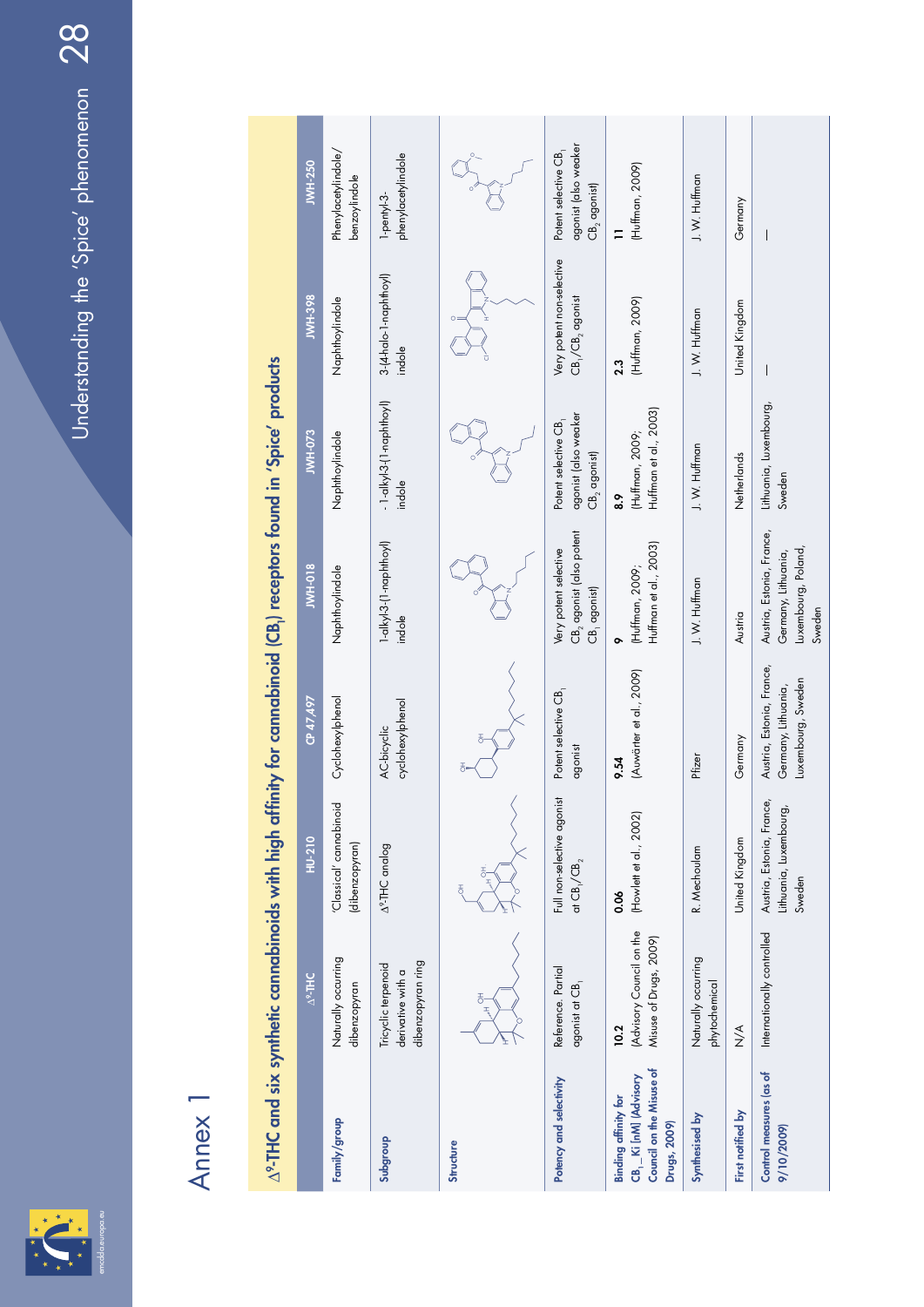

# Annex 2

| List of additional names and national websites collected through the questionnaire |                                                                                                                                                                                                                                                                                                                                                                                                                                                  |                                                                                                                                                                                                                                                                                                                                                                                                                                                                                                        |  |  |
|------------------------------------------------------------------------------------|--------------------------------------------------------------------------------------------------------------------------------------------------------------------------------------------------------------------------------------------------------------------------------------------------------------------------------------------------------------------------------------------------------------------------------------------------|--------------------------------------------------------------------------------------------------------------------------------------------------------------------------------------------------------------------------------------------------------------------------------------------------------------------------------------------------------------------------------------------------------------------------------------------------------------------------------------------------------|--|--|
| on 'Spice' products                                                                |                                                                                                                                                                                                                                                                                                                                                                                                                                                  |                                                                                                                                                                                                                                                                                                                                                                                                                                                                                                        |  |  |
| Country                                                                            | <b>Additional names</b>                                                                                                                                                                                                                                                                                                                                                                                                                          | List website                                                                                                                                                                                                                                                                                                                                                                                                                                                                                           |  |  |
| Belgium                                                                            |                                                                                                                                                                                                                                                                                                                                                                                                                                                  | http://www.cannaclopedia.be/ (not for supply)                                                                                                                                                                                                                                                                                                                                                                                                                                                          |  |  |
| Czech Republic                                                                     |                                                                                                                                                                                                                                                                                                                                                                                                                                                  | http://www.spiceceska.com/                                                                                                                                                                                                                                                                                                                                                                                                                                                                             |  |  |
| Germany                                                                            |                                                                                                                                                                                                                                                                                                                                                                                                                                                  | http://www.spice-store.de/ ('Spice' is no longer available)<br>http://smoketown-headshop.de/ ('Spice' is no longer available)<br>http://www.spice-nice.de/ ('Spice' is no longer available)<br>http://www.udopea.de/ ('Spice' is no longer available)<br>http://www.jsy-store.de ('Spice' is no longer available)<br>http://www.smoketime.de ('Spice' is no longer available)<br>http://www.spiceladen.de/ (all products are JWH-018 free)<br>http://www.hanf-hanf.at ('Spice' is no longer available) |  |  |
| Ireland                                                                            | Smoke, Sence and Chill X                                                                                                                                                                                                                                                                                                                                                                                                                         | http://www.nirvanaheadshop.com/<br>http://www.irishheadstores.com/                                                                                                                                                                                                                                                                                                                                                                                                                                     |  |  |
| Spain                                                                              | 2Spicy, Algerian Blend                                                                                                                                                                                                                                                                                                                                                                                                                           | www.spice-gold.eu/ES/spice_introduction_ES.html<br>www.sjamaan.com/es/index.html<br>www.cahuinadencul.com.ar<br>www.psicoactivo.cl/index.php<br>www.azarius.es<br>www.laplantamagica.com<br>www.grasscity.com/is-bin/INTERSHOP.enfinity/WFS/SJV-Grasscity-<br>Site                                                                                                                                                                                                                                     |  |  |
| France                                                                             | Yucatan Fire, Mojo, Sence, Genie                                                                                                                                                                                                                                                                                                                                                                                                                 | http://www.biosmoke.com/<br>http://buythemg.com/                                                                                                                                                                                                                                                                                                                                                                                                                                                       |  |  |
| Italy                                                                              |                                                                                                                                                                                                                                                                                                                                                                                                                                                  | http://www.sjamaan.com/it/0155_Spice_Gold_-_3_gr_-_10_<br>unita.html<br>http://www.narghile.it/spice_gold.htm<br>http://www.grasscity.com/is-bin/INTERSHOP.enfinity/WFS/<br>SJV-Grasscity-Site/it_IT/-/USD/ViewStandardCatalog-<br>Browse?CatalogCategoryID=3.fAqAHAi6YAAAETFqcdTLpm<br>http://www.spice-gold.eu/IT/spice_background_IT.html<br>http://italian.alibaba.com/search/indole-1.html<br>http://moksha.splinder.com/post/19371311/JWH-<br>018:+ingrediente+attivo+de                         |  |  |
| Latvia                                                                             | Sence, Smoke, Yucatan Fire, Genie Incense,<br>Majo, Morning Glory (Ipomea). Also possible<br>to buy Kratom, Salvia and Poppers                                                                                                                                                                                                                                                                                                                   | www.bongs.lv<br>www.spais.lv<br>www.happyfaces.lv                                                                                                                                                                                                                                                                                                                                                                                                                                                      |  |  |
| Lithuania                                                                          | Yukatan Fire, Genie, Spice Gold Joint, Algerian<br>Blend, Blue Lotus, Chacruna, Jurema, Ourinhos,<br>Marshmallow, Anadenathera Colubrina,<br>Damiana, Calea, Wild Dagga, Sincuichi,<br>Aphrodisia, Ice Bud, Smoke, Ex-ses Gold,<br>Ex-ses Platinum, Cahoots, Chill, Ignite, Red Ball,<br>Vortex, Dream, Zohai RX, Spike 99 Ultra, Spike<br>99 - herbal mixes for smoking; Snow Blow,<br>Charge, Blow Out, Snow Berry - herbal mixes<br>for snuff | www.buzas.lt<br>www.headshop.lt<br>www.laimeskrautuve.lt<br>www.rastashop.lt<br>www.amsterdamas.eu<br>spicegold.biz<br>herbalking.tk.                                                                                                                                                                                                                                                                                                                                                                  |  |  |
| Hungary                                                                            | Yucatan Fire, Sence                                                                                                                                                                                                                                                                                                                                                                                                                              | www.zolderdo.hu<br>http://www.greenshop.hu/                                                                                                                                                                                                                                                                                                                                                                                                                                                            |  |  |
| Netherlands                                                                        |                                                                                                                                                                                                                                                                                                                                                                                                                                                  | www.consciousdreams.nl<br>www.desjamaan.nl                                                                                                                                                                                                                                                                                                                                                                                                                                                             |  |  |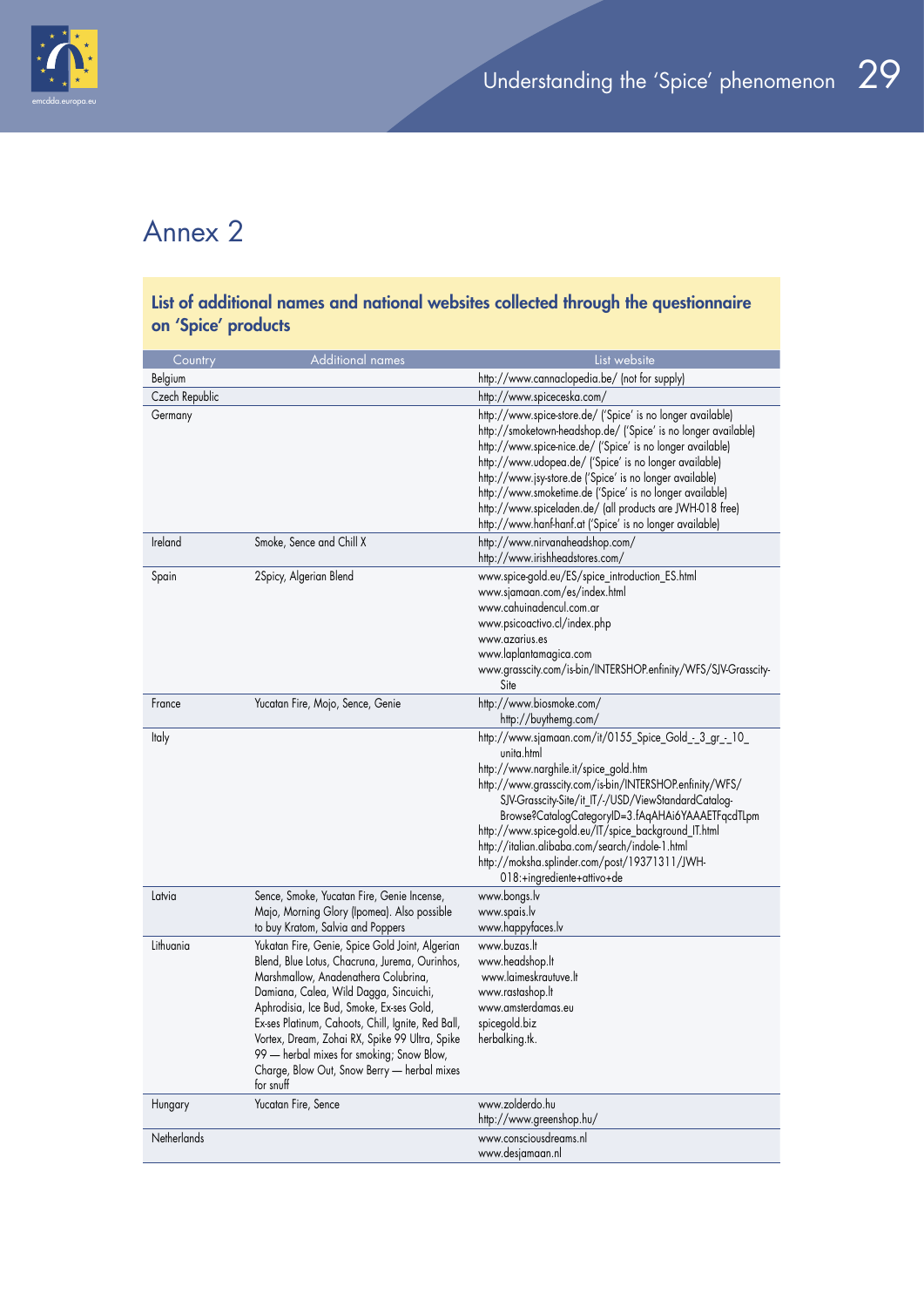

| Country  | <b>Additional names</b>                                                                                                                                                                                                                                                                                                                                                                                                                                                                                                                                                                                                                                                                                                                                                                                                                                                                                                                                                                                                                                                                   | List website                                                                                                                                                                                                                                                                                                                                   |
|----------|-------------------------------------------------------------------------------------------------------------------------------------------------------------------------------------------------------------------------------------------------------------------------------------------------------------------------------------------------------------------------------------------------------------------------------------------------------------------------------------------------------------------------------------------------------------------------------------------------------------------------------------------------------------------------------------------------------------------------------------------------------------------------------------------------------------------------------------------------------------------------------------------------------------------------------------------------------------------------------------------------------------------------------------------------------------------------------------------|------------------------------------------------------------------------------------------------------------------------------------------------------------------------------------------------------------------------------------------------------------------------------------------------------------------------------------------------|
| Poland   | Smoke: Scullcap extract, Kanna extract,<br>Blue Lotus extract, Kratom leaves, Wild<br>Dagga extract, Mexican Tarragon extract,<br>Red Raspberry Leaf, Dream Herb extract,<br>Verbascum Thapsis, Leonurus Sibiricus extract,<br>Jasmine Flower<br>Sence: Scullcap extract, Kanna extract,<br>Blue Lotus extract, Kratom leaves, Wild<br>Dagga extract, Mexican Tarragon extract,<br>Red Raspberry Leaf, Dream Herb extract,<br>Verbascum Thapsis, Leonurus Sibiricus extract,<br>lasmine Flower<br>Ex-ses: Baybean (Canavalia martima), Blue<br>Lotus (Nymphaea caeulea and Nymphaea<br>alba), Indian Warrior (Pedicularis densiflora),<br>Maconha Brava (Zornia latifolia), Damiana<br>(Turnera aphrodisiaca), Marshmallow (Althaea<br>officinalis)<br>Dream: Baybean — Canavalia maritima, Blue<br>Lotus — Nymphaea caerulea and Nymphaea<br>alba, Dwarf scullcap - Scuttelaria nana,<br>Indian Warrior - Pedicularis densiflora,<br>Lion's Tail - Leonotis leonurus, Maconha Brava<br>- Zornia latifolia, Pink Lotus - Nelumbo<br>nucifera, Siberian Motherwort - Leonurus<br>sibiricus | www.dopalacze.com<br>http://www.smartszop.pl/<br>www.legalfun.pl<br>www.seed.pl                                                                                                                                                                                                                                                                |
| Romania  | products labelled as being of 'herbal origin' —<br>Skunk, Genie, Ice, Spike, etc.                                                                                                                                                                                                                                                                                                                                                                                                                                                                                                                                                                                                                                                                                                                                                                                                                                                                                                                                                                                                         | www.spiceblend.ro<br>www.etnoplant.ro<br>www.spiceshoponline.ro<br>www.spicegold.ro<br>www.spice-gold.ro<br>espice.ro<br>www.magic-ro.com<br>www.ihigh.ro<br>www.etnotrip.ro                                                                                                                                                                   |
| Slovenia |                                                                                                                                                                                                                                                                                                                                                                                                                                                                                                                                                                                                                                                                                                                                                                                                                                                                                                                                                                                                                                                                                           | www.marlek.si<br>www.cannajoy.com<br>www.headshop.si<br>www.kanabis.org (in croatia)                                                                                                                                                                                                                                                           |
| Slovakia |                                                                                                                                                                                                                                                                                                                                                                                                                                                                                                                                                                                                                                                                                                                                                                                                                                                                                                                                                                                                                                                                                           | http://www.spice-shop.sk/<br>http://www.spice-shop.k/spice-incense-online-shop<br>http://www.spice-shop.sk/spice-zlozenie<br>http://www.champlegals.co.uk/showthread.php?t=8075&page=2<br>http://www.cannabisculture.com/v2/node/16909<br>http://www.tradekey.com/product_view/id/811392.htm<br>http://www.erowid.org/chemicals/spice_product/ |
| Finland  | Yukatan Fire, Dream, Sence and Smoke                                                                                                                                                                                                                                                                                                                                                                                                                                                                                                                                                                                                                                                                                                                                                                                                                                                                                                                                                                                                                                                      |                                                                                                                                                                                                                                                                                                                                                |
| Sweden   | Mojo, Genie and Zohaii                                                                                                                                                                                                                                                                                                                                                                                                                                                                                                                                                                                                                                                                                                                                                                                                                                                                                                                                                                                                                                                                    | http://www.spicenordic.com/index.php<br>http://www.prylshoppen.se/index.php                                                                                                                                                                                                                                                                    |
| Croatia  |                                                                                                                                                                                                                                                                                                                                                                                                                                                                                                                                                                                                                                                                                                                                                                                                                                                                                                                                                                                                                                                                                           | http://www.kanabis.org<br>http://vutra.org/                                                                                                                                                                                                                                                                                                    |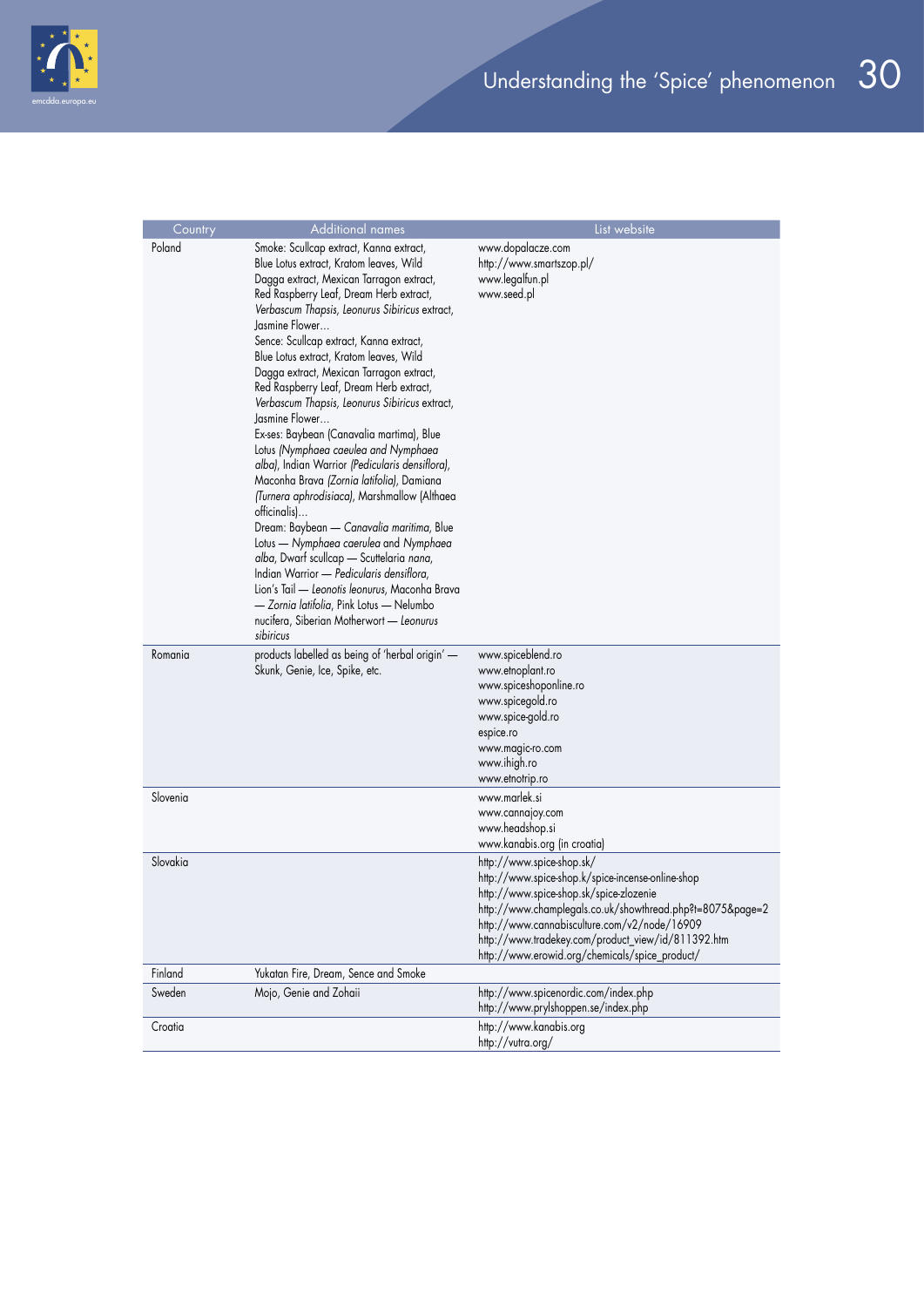

## Annex 3

## Selected scientific articles

Bertol, E., Fineschi, V., Karch, S. B., Mari, F. and Riezzo, I. (2004), 'Nymphaea cults in ancient Egypt and the New World: a lesson in empirical pharmacology', *Journal of the Royal Society of Medicine* 97, pp. 84–85.

Choo, T. P., Lee, C. K., Low, K. S. and Hishamuddin, O. (2006), 'Accumulation of chromium (VI) from aqueous solutions using water lilies (*Nymphaea spontanea*)', *Chemosphere* 62, pp. 961–967.

Cravatt, B., Prospero-Garcia, O., Siuzdak, G., et al. (1995), 'Chemical characterisation of a family of brain lipids that induce sleep', *Science* 268, pp. 1506–1509.

Dai, S. J., Liang, D. D., Ren, Y., Liu, K. and Shen, L. (2008), 'New neo-Clerodane Diterpenoid alkaloids from *Scutellaria barbata* with Cytotoxic activities', *Chemical and Pharmaceutical Bulletin*  56(2), pp. 207–209.

Damodaran, M. and Narayanan, K. G. A. (1939), 'CCXVI. The preparation of canavanine from *canavalia obtusifolia*', *Biochemistry* 33, pp. 1740–1742.

De Vry, J., Denzer, D., Reissmueller, E., et al. (2004), '3-[2-Cyano-3-(trifluoromethyl)phenoxy] phenyl-4,4,4-trifluoro-1-butanesulfonate (BAY 59-3074): a novel cannabinoid CB<sub>1</sub>/CB<sub>2</sub> receptor partial agonist with antihyperalgesic and antiallodynic effects', *The Journal of Pharmacology and Experimental Therapeutics* 310, pp. 620–632.

De Vry, J., Jentzsch, K. R. (2004), 'Discriminative stimulus effects of the structurally novel cannabinoid CB<sub>1</sub>/ CB<sub>2</sub> receptor partial agonist BAY 59-3074 in the rat', *European Journal of Pharmacology* 505, pp. 127–133.

Di Marzo, V., Sepe, N., De Petrocellis, L., et al. (1998), 'Trick or treat from food endocannabinoids?' *Nature* 396, pp. 636–637.

Dziadulewicz, E. K., Bevan, S. J., Brain, C. T., et al. (2007), 'Naphthalen-1-yl-(4 pentyloxynaphthalen-1-yl)methanone: a potent, orally bioavailable human CB<sub>1</sub>/CB<sub>2</sub> dual agonist with antihyperalgesic properties and restricted central nervous system penetration', *Journal of Medicinal Chemistry* 50, pp. 3851–3856.

Gertsch, J., Leonti, M., Raduner, S., et al. (2008), 'Beta-caryophyllene is a dietary cannabinoid', *Proceedings of the National Academy of Sciences* 105 (26), pp. 9099–9104.

Hosking, R. D. and Zajicek, J. P. (2008), 'Therapeutic potential of cannabis in pain medicine', *British Journal of Anaesthesia* 101 (1), pp. 59–68.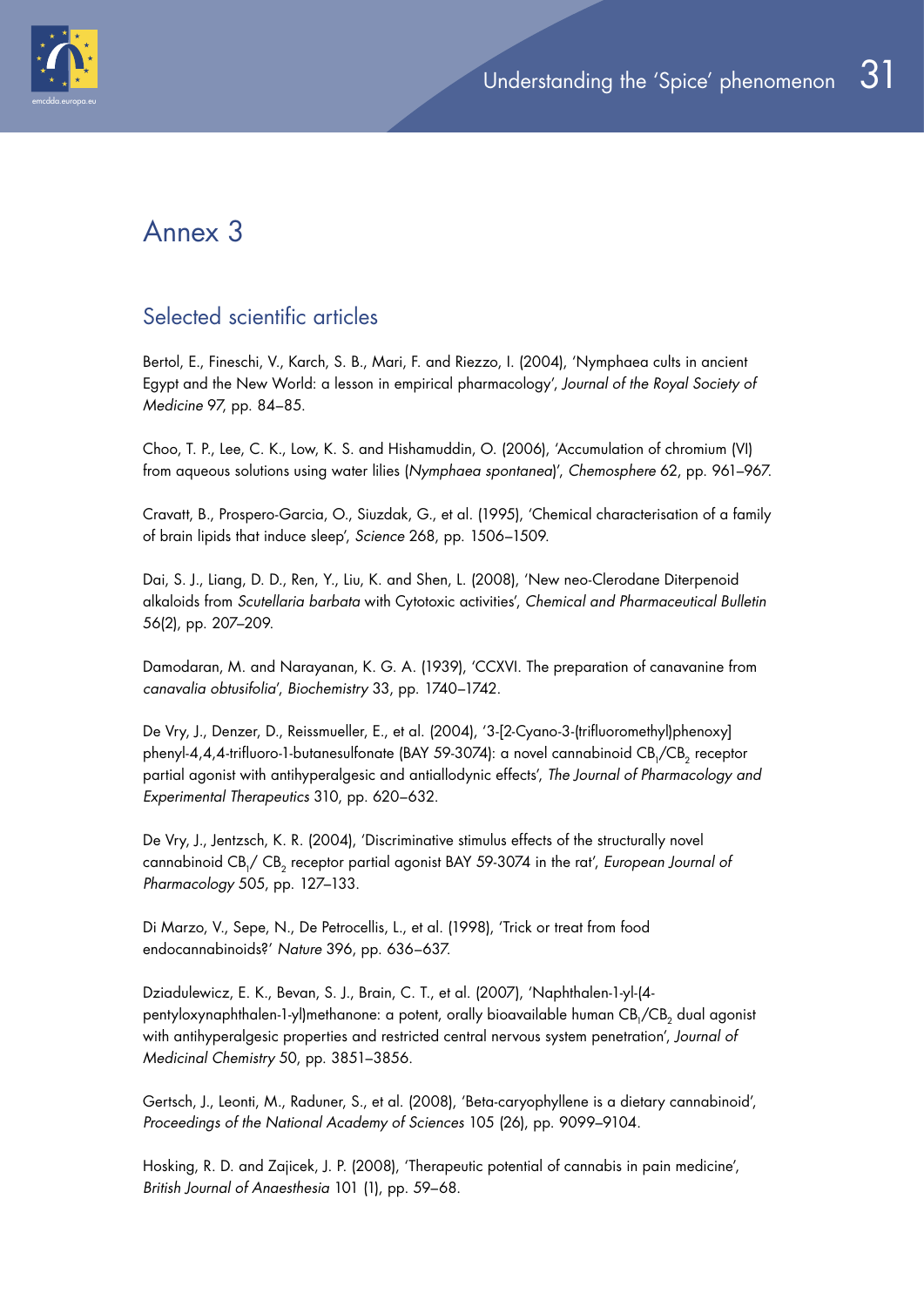Huffman, J. W. and Duncan, S. G. (1997), 'Synthesis and pharmacology of the 1',2'-dimethylheptyl-8-THC isomers: exceptionally potent cannabinoids', *Bioorganic and Medicinal Chemistry Letters* 7 (21), pp. 2799–2804.

Huffman, J. W., Szklennik, P. V., Almond, A., et al. (2005), '1-Pentyl-3-phenylacetylindoles: a new class of cannabimimetic indoles', *Bioorganic and Medicinal Chemistry Letters* 15, pp. 4110–4113.

Khanolkar, A. D., Palmer, S. L. and Makriyanniset, A. (2000), 'Molecular probes for the cannabinoid receptors', *Chemistry and Physics of Lipids* 108, pp. 37–52.

Kubota, S. and Nakashima, S. (1930), 'The study of *leonurus sibiricus*, L. I. Chemical study of the alkaloid "leonurin" isolated from *leonurus sibiricus* L.', *Yakugaku Zasshi* 11 (2), pp. 153–158.

Kubota, S. and Nakashima, S. (1930), 'The study of *leonurus sibericus* L. II. Pharmacological study of the alkaloid "leonurin" isolated from *leonurus sibericus* L.', *Yakugaku Zasshi* 11 (2), pp. 159–167.

Lavid, N., Barkay, Z. and Tel-Or, E. (2001), 'Accumulation of heavy metals in epidermal glands of the waterlily (*Nymphaeaceae*)', *Planta* 212, pp. 313–322.

Mackie, K. (2007), 'Understanding cannabinoid psychoactivity with mouse genetic models', *PLoS Biology* 5(10), p. e280.

Marquina, S., Bonilla-Barbosa, J. and Alvarez, L. (2005), 'Comparative phytochemical analysis of four Mexican *Nymphaea* species', *Phytochemistry* 66, pp. 921–927.

Mauler, F., Mittendorf, J., Horváth, E., De Vry, J. (2002), 'Characterization of the diarylether sulfonylester (-)-(R)-3-(2-Hydroxymethylindanyl-4-oxy)phenyl-4,4,4-trifluoro-1-sulfonate (BAY 38- 7271) as a potent cannabinoid receptor agonist with neuroprotective properties', *Journal of Pharmacology and Experimental Therapeutics* 302, pp. 359–368.

Mc Donald, G. R., Hudson, A. L., Dunn, S. M. J. et al. (2008), 'Bioactive contaminants leach from disposable laboratory plasticware', *Science* 322, p. 7.

Padgett, L. W. (2005), 'Recent developments in cannabinoid ligands', *Life Sciences* 77, pp. 1767– 1798.

Palmer, S. L., Thakur, G. A., Makriyannis, A. (2002), 'Cannabinergic ligands', *Chemistry and Physics of Lipids* 121, pp. 3-19.

Park, H. G., Yoon, S. Y., Choi, J. Y., et al. (2007), 'Anticonvulsant effect of wogonin isolated from *Scutellaria baicalensis*', *European Journal of Pharmacology* 574, pp. 112–119.

Pertwee, R. G. (2006), 'Cannabinoid pharmacology: the first 66 years', *British Journal of Pharmacology* 147, S163–S171.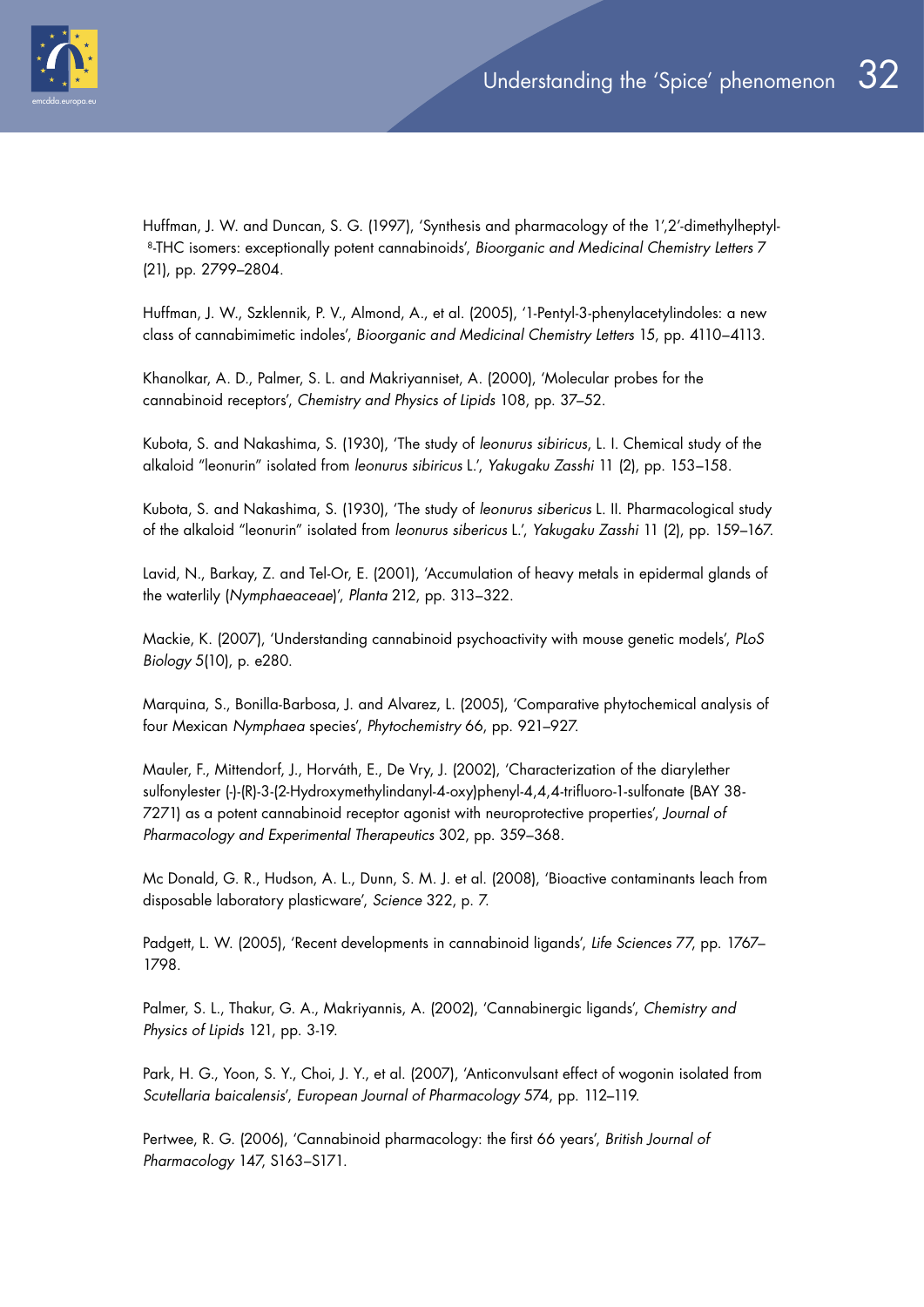

Pertwee, R. G. (2005), 'Pharmacological actions of cannabinoids', in Pertwee, R. (ed.), *Cannabinoids*, Springer, Berlin.

Piggee, C. (2009), 'Investigating a not-so-natural high', *Analytical Chemistry* 81 (9), pp. 3205– 3207.

Samecka-Cymerman, A. and Kempers, A.J. (2001), 'Concentrations of heavy metals and plant nutrients in water, sediments and aquatic macrophytes of anthropogenic lakes (former open cut brown coal mines) differing in stage of acidification', *The Science of the Total Environment* 281, pp. 87–98.

Satoh, M., Satoh, Y., Isobe, K. and Fujimoto, Y. (2003), 'Studies on the constituents of Leonurus sibiricus L.', *Chemical and Pharmaceutical Bulletin* 51 (3), pp. 341–342.

Stafford, G. I., Pedersen, M. E., van Staden, J. and Jäger, A. K. (2008), 'Review on plants with CNS-effects used in traditional South African medicine against mental diseases', *Journal of Ethnopharmacology* 119, pp. 513–537.

Sugimoto, Y., Furutani, S., Itoh, A., et al. (2008), 'Effects of extracts and neferine from the embryo of *Nelumbo nucifera* seeds on the central nervous system', *Phytomedicine* 15, pp. 1117–1124.

Thakur, G. A., Duclos, R. I. and Makriyannis, A. (2005), 'Natural cannabinoids: templates for drug discovery', *Life Sciences* 78, pp. 454–466.

Tytgat, J., Van Boven, M. and Daenens, P. (2000), 'Cannabinoid mimics in chocolate utilised as an argument in court', *International Journal of Legal Medicine* 113, pp. 137–139.

Uchiyama, N., Kikura-Hanajiri, R., Kawahara, N., Haishima, Y. and Goda, Y. (2009), 'Identification of a cannabinoid analog as a new type of designer drug in a herbal product', *Chemical and Pharmaceutical Bulletin* 57(4), pp. 439–441.